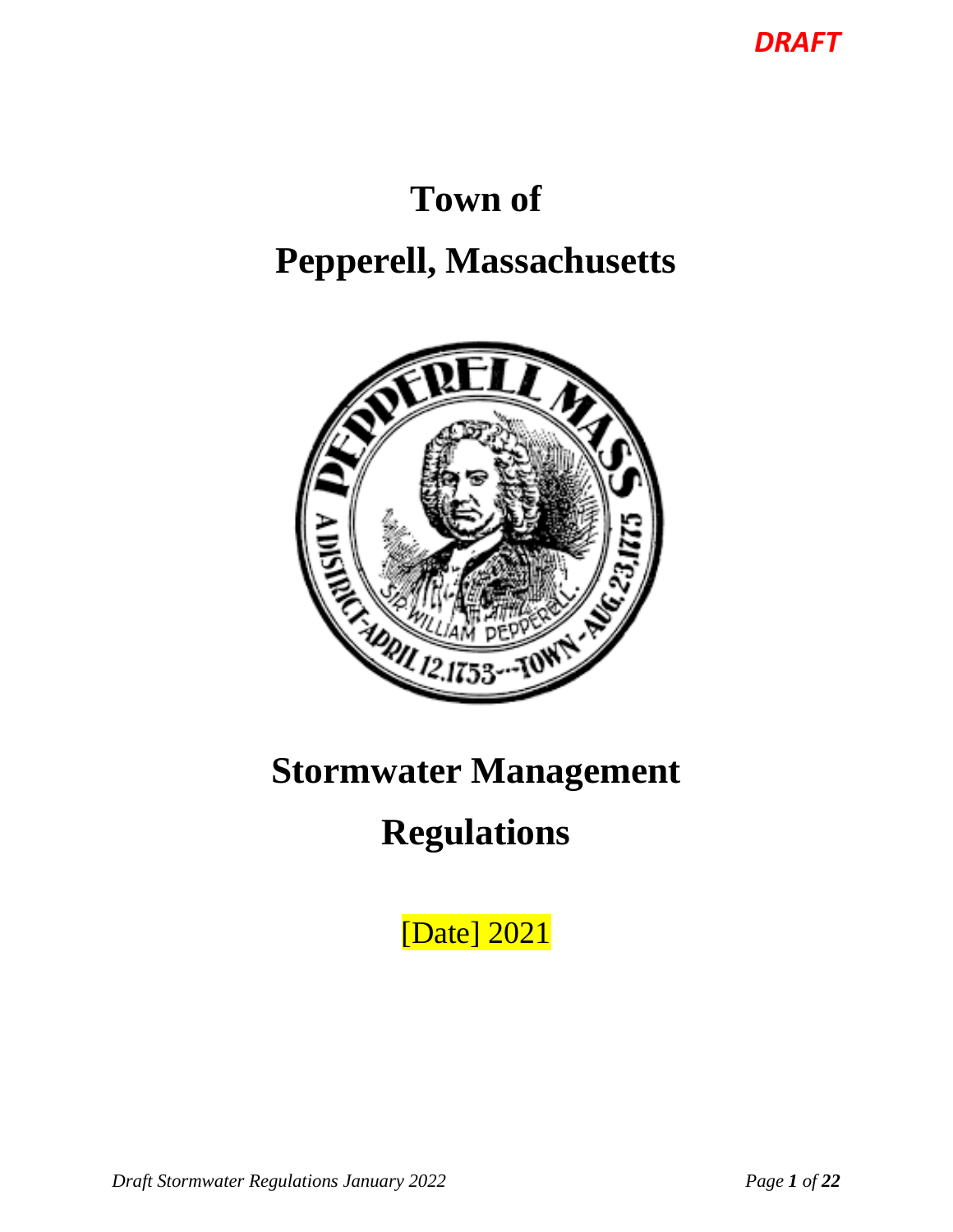## **DRAFT**

### <span id="page-1-0"></span>**TABLE OF CONTENTS:**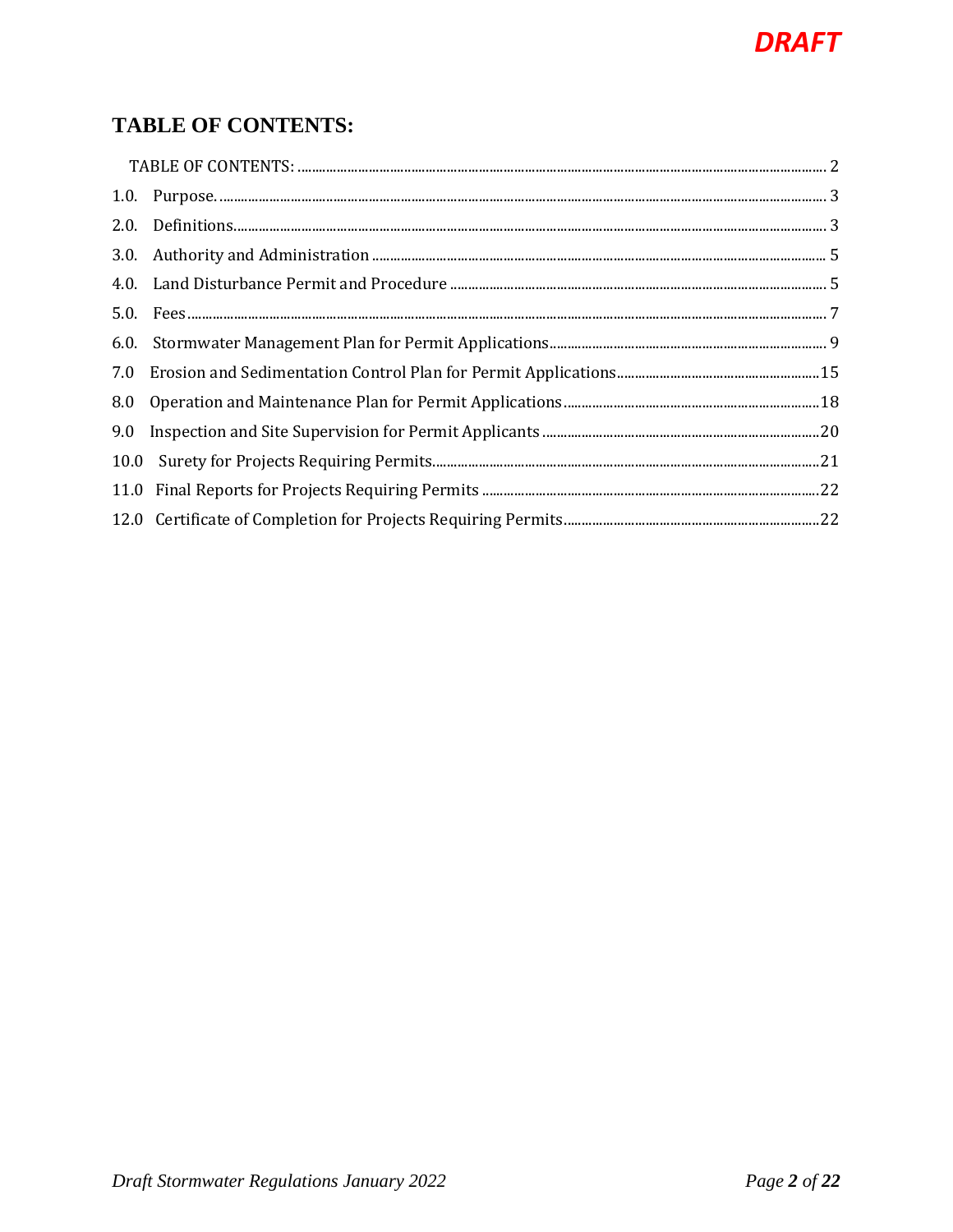#### <span id="page-2-0"></span>**1.0. Purpose.**

The purpose of these Stormwater Regulations is to protect, maintain and enhance public health, safety, environment, and general welfare by establishing minimum requirements and procedures to control the adverse effects of increased runoff, decreased ground water recharge, erosion and sedimentation, and nonpoint source pollution associated with new development and redevelopment of land, pursuant to the Pepperell Stormwater Management Bylaw.

Development of land including loss of vegetative cover to create impervious surfaces, regrading, and other land use changes, permanently alter the hydrologic system of local watersheds by decreasing transpiration and infiltration, and increasing stormwater runoff rates and volumes, causing an increase in flooding, stream channel erosion, and sediment transport and deposition, and water quality degradation. This additional runoff contributes to increased nonpoint source pollution and degradation of receiving waters.

Stormwater management systems that are properly designed utilizing low impact design (LID) and green infrastructure (GI) techniques and appropriate best management practices (BMPs) can better simulate the natural hydrologic condition and reduce adverse impacts.

During the construction process, soil is often exposed for periods of time and most vulnerable to erosion by wind and water. The eroded soil endangers water resources by reducing water quality, and causing the siltation of valuable wetland resources including swamps, streams, rivers, lakes and aquatic habitat for fish and other desirable species.

The impacts of construction and post-development stormwater runoff quantity and quality can adversely affect public safety, public and private property, surface water drinking water supplies, groundwater resources including drinking water supplies, recreation, aquatic habitats, fish and other aquatic life, property values and other uses of lands and waters.

These Stormwater Management Regulations (Regulations) have been developed to provide reasonable guidance for the regulation of project design, construction and post-development stormwater runoff for the purpose of protecting local water resources from degradation. It is in the public interest to regulate construction and post-development stormwater runoff discharges in order to control and minimize increases in stormwater runoff rates and volumes, soil erosion and sedimentation, stream channel erosion, and nonpoint source pollution associated with construction site and post-development stormwater runoff.

#### <span id="page-2-1"></span>**2.0. Definitions.**

See additional definitions applicable to these Regulations in Article I, Section 2 of the Pepperell Stormwater Management Bylaw.

ABUTTER: The owner(s) of land adjacent to regulated activity.

CERTIFICATE OF COMPLETION (COC): A document issued by the Stormwater Authority after all construction activities have been completed, which states that all conditions of an issued Land Disturbance Permit have been met and that a project has been completed in compliance with the conditions set forth in the permit.

COMMON PLAN OF DEVELOPMENT: A plan of development for a contiguous area where multiple separate and distinct construction activities may be taking place at different times on different schedules under one plan. Approval Not Required lots under the Massachusetts Subdivision Control Law are required to comply with these Regulations if the cumulative land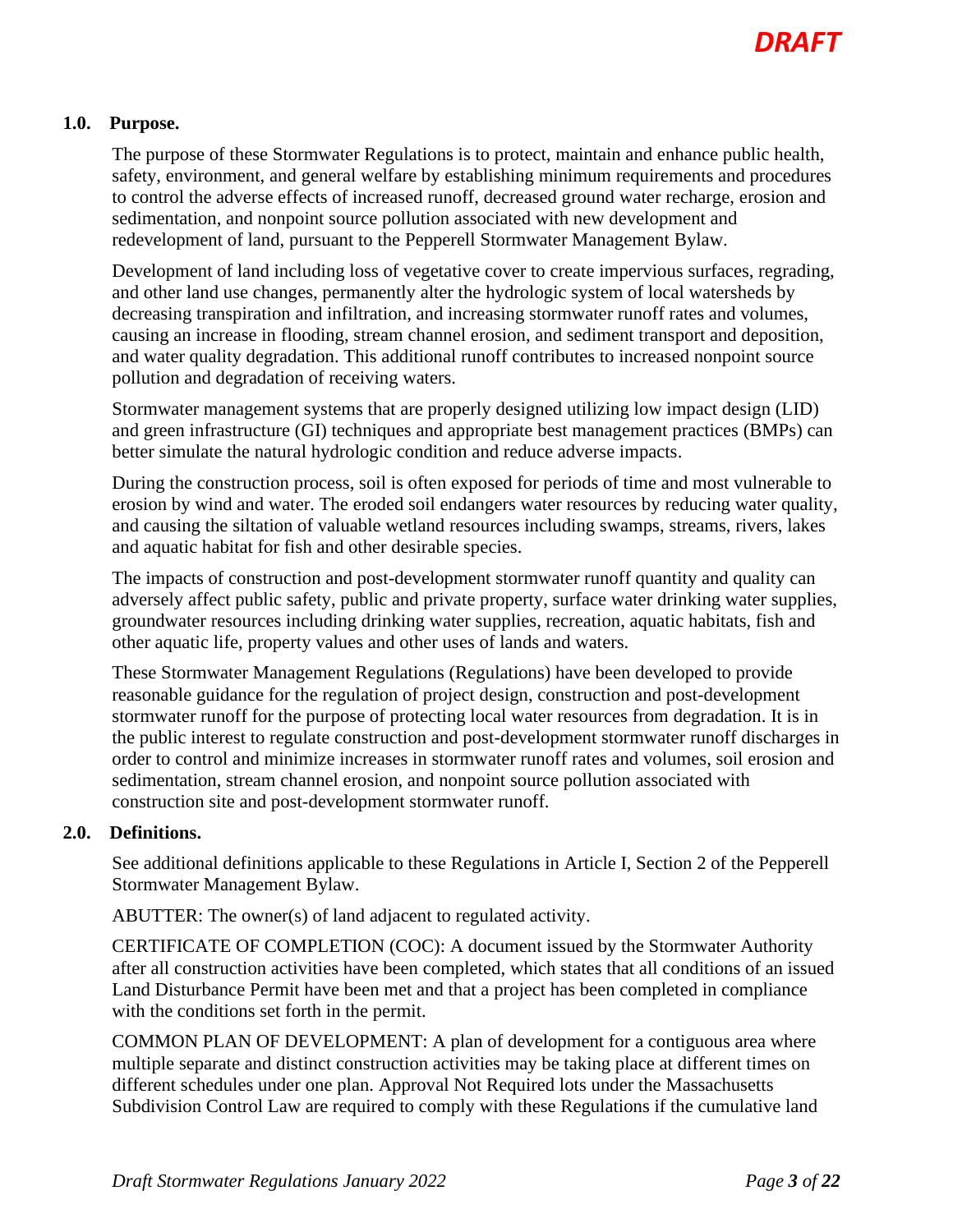

disturbance will be one acre or greater.

CONSTRUCTION AND WASTE MATERIALS: Excess or discarded building or site materials, including but not limited to concrete truck washout, chemicals, litter and sanitary waste at a construction site that may adversely impact water quality.

DRAINAGE EASEMENT: A legal right granted by a landowner to a grantee allowing the use of private land for stormwater management purposes.

EROSION CONTROL: The prevention or reduction of the movement of soil particles or rock fragments due to stormwater runoff.

ESTIMATED HABITAT OF RARE WILDLIFE AND CERTIFIED VERNAL POOLS: Habitats delineated for state-protected rare wildlife and certified vernal pools under the Wetlands Protection Act Regulations (310 CMR 10.00) and the Forest Cutting Practices Act Regulations (304 CMR 11.00).

LAND USE WITH HIGHER POTENTIAL POLLUTANT LOAD (LUHPPL): Land uses such as auto salvage yards, auto fueling facilities, exterior fleet storage yards, vehicle service and equipment cleaning areas, commercial parking lots with high intensity use, road salt storage areas, outdoor storage and loading areas of hazardous substances, confined disposal facilities and disposal sites, marinas, boat yards or other uses as identified by the Massachusetts Stormwater Handbook.

LOT: An individual tract of land as shown on the current Assessor's Map for which an individual tax assessment is made. For the purposes of these regulations, a lot also refers to an area of a leasehold on a larger parcel of land, as defined in the lease agreement and shown by approximation on the Assessor's Map.

MASSACHUSETTS STORMWATER MANAGEMENT STANDARDS: The performance standards as further defined by the Massachusetts Stormwater Handbook, issued by the Department of Environmental Protection, and as amended, that coordinate the requirements prescribed by state regulations promulgated under the authority of the Massachusetts Wetlands Protection Act G.L. c. 131 §. 40 and Massachusetts Clean Waters Act G.L. c. 21, §. 23-56 to prevent or reduce pollutants from reaching water bodies and control the quantity of runoff from a site.

OUTFALL: The point at which stormwater flows out from a point source discernible, confined and discrete conveyance into Waters of the Commonwealth.

PRIORITY HABITAT OF RARE SPECIES: Habitats delineated for rare plant and animal populations protected pursuant to the Massachusetts Endangered Species Act (M.G.L. c. 131A) and its regulations.

SLOPE: The incline of a ground surface expressed as a ratio of horizontal distance to vertical distance.

STABILIZATION: The use, singly or in combination, of mechanical, structural, or vegetative methods, to prevent or retard erosion.

STRIP: Any activity which removes the vegetative ground surface cover, including tree removal, clearing, grubbing, and storage or removal of topsoil.

TIME PERIODS: All time periods of ten days or less specified in the Pepperell Stormwater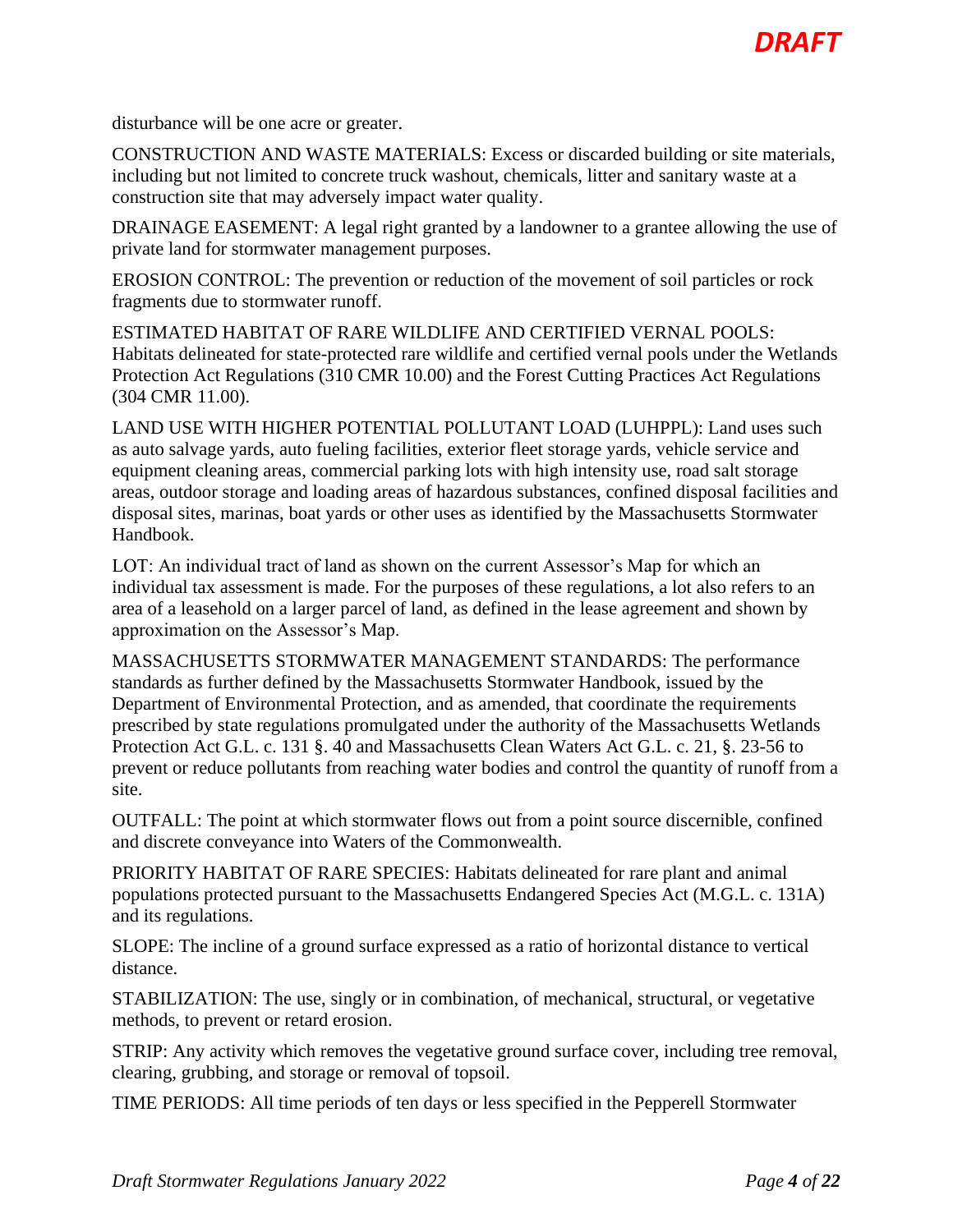Management Bylaw and these Stormwater Regulations shall be computed using business days only. In the case of a permit or approval, such period shall commence on the first day after the date of issuance and shall end at the close of business on the tenth business day thereafter. All other time periods specified in Pepperell Stormwater Management Bylaw and these Stormwater Regulations shall be computed on the basis of calendar days, unless the last day falls on a Saturday, Sunday or legal holiday, in which case the last day shall be the next business day following.

TOTAL SUSPENDED SOLIDS or TSS: Undissolved organic or inorganic particles in water**.**

VERNAL POOLS: Temporary bodies of freshwater which provide critical habitat for a number of vertebrate and invertebrate wildlife species.

WETLAND RESOURCE AREA: Areas specified in the Massachusetts Wetlands Protection Act G.L. c. 131, § 40 and in the Pepperell Wetlands Protection Bylaw.

WETLANDS: Tidal and non-tidal areas characterized by saturated or nearly saturated soils most of the year that are located between terrestrial (land-based) and aquatic (water-based) environments, including freshwater marshes around ponds and channels (rivers and streams), brackish and salt marshes; common names include marshes, swamps and bogs.

#### <span id="page-4-0"></span>**3.0. Authority and Administration**

- 3.1 The Pepperell Planning Board is designated as the Stormwater Authority under the Pepperell Stormwater Management Bylaw. These Stormwater Regulations have been adopted by the Stormwater Authority in accordance with the Pepperell Stormwater Management Bylaw. The Pepperell Planning Board shall administer, implement and enforce these Regulations. Any powers granted to or duties imposed upon the Stormwater Authority may be delegated in writing by the Stormwater Authority to its employees or agents.
- 3.2 The Stormwater Authority may periodically amend these regulations pursuant to Article I, Section 6 of the Pepperell Stormwater Management Bylaw.
- 3.3 Nothing in these Regulations is intended to replace or be in derogation of the requirements of any other Town bylaw.

#### <span id="page-4-1"></span>**4.0. Land Disturbance Permit and Procedure**

- 4.1 Application. A completed application for a Land Disturbance Permit shall be filed with the Stormwater Authority. The Land Disturbance Permit Application package shall include:
	- i. A completed Application Form with original signatures of all property owners;
	- ii. A list of abutters within 300 feet of the property, certified by the Pepperell Assessors Department;
	- iii. Three (3) hard copies (full size) and one (1) electronic copy (PDF) each of the:
		- (a) Stormwater Management Plan;
		- (b) Erosion and Sediment Control Plan; and
		- (c) Operation and Maintenance Plan.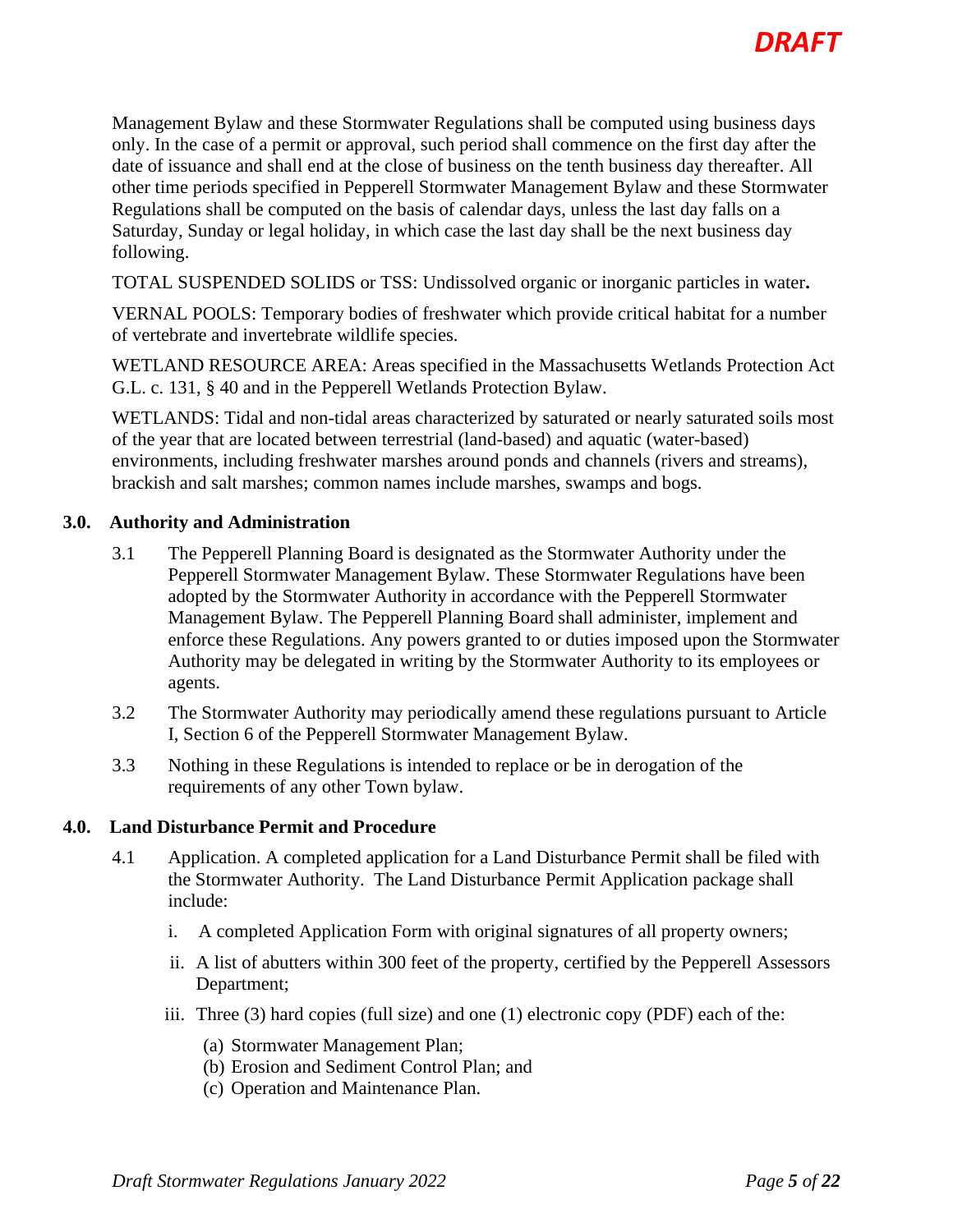- iv. Payment of the initial application fee (see below for further information about fees).
- 4.2 Information Requests. The applicant shall submit all additional information requested by the Stormwater Authority to issue a decision on the application.
- 4.3 Determination of Completeness: The Stormwater Authority shall make a determination as to the completeness of the application and adequacy of the materials submitted. No review shall take place until the application is determined complete.
- 4.4 Fees. Each application must be accompanied by the appropriate application fee as established by the Stormwater Authority. Applicants shall also pay review fees as determined by the Stormwater Authority sufficient to cover any expenses connected with the public hearing and review of the Land Disturbance Permit Application before the review process commences. The Stormwater Authority is authorized to retain a registered Professional Engineer (PE) or other professional consultant to advise the Stormwater Authority on any or all aspects of the Application. Additional fee information is provided in Section 5.
- 4.5 Entry. Filing an application for a permit grants the Stormwater Authority or its agent, permission to enter the site to verify the information in the application and to inspect for compliance with permit conditions.
- 4.6 Other Boards. The Stormwater Authority shall notify the Town Clerk of receipt of the application, and shall provide copies of the application package to the relevant Town administrative boards or commissions.
- 4.7 Public Hearing. The Stormwater Authority shall hold a public hearing within 21 days from the receipt of a complete application and may continue the hearing as necessary for complete review. The Stormwater Authority shall take final action within thirty (30) days from the time of the submission of all required information unless such time is extended by agreement between the applicant and Stormwater Authority. Notice of the public hearing shall be by publication, posting and by first-class mailings to abutters at least seven (7) days prior to the hearing at the applicant's expense. To demonstrate compliance with abutter notification requirements, the applicant shall present the list of abutters to be included as part of their Land Disturbance Permit Application as described in Section 4.1. Failure to comply with abutter notification requirements shall result in cancellation of the public hearing. The Stormwater Authority shall make the application available for inspection by the public during business hours.
- 4.8 Action by the Stormwater Authority. The Stormwater Authority may:
	- i. Approve the Land Disturbance Permit Application and issue a permit if it finds that the performance standards and requirements set forth herein have been met;
	- ii. Approve the Land Disturbance Permit Application and issue a permit with conditions, modifications or restrictions that Stormwater Authority determines are required to ensure that the performance standards and requirements set forth herein are met;
	- iii. Disapprove the Land Disturbance Permit Application and deny the permit if it finds that the performance standards and requirements set forth herein have not been met; or
	- iv. Disapprove the Land Disturbance Permit Application "without prejudice" where an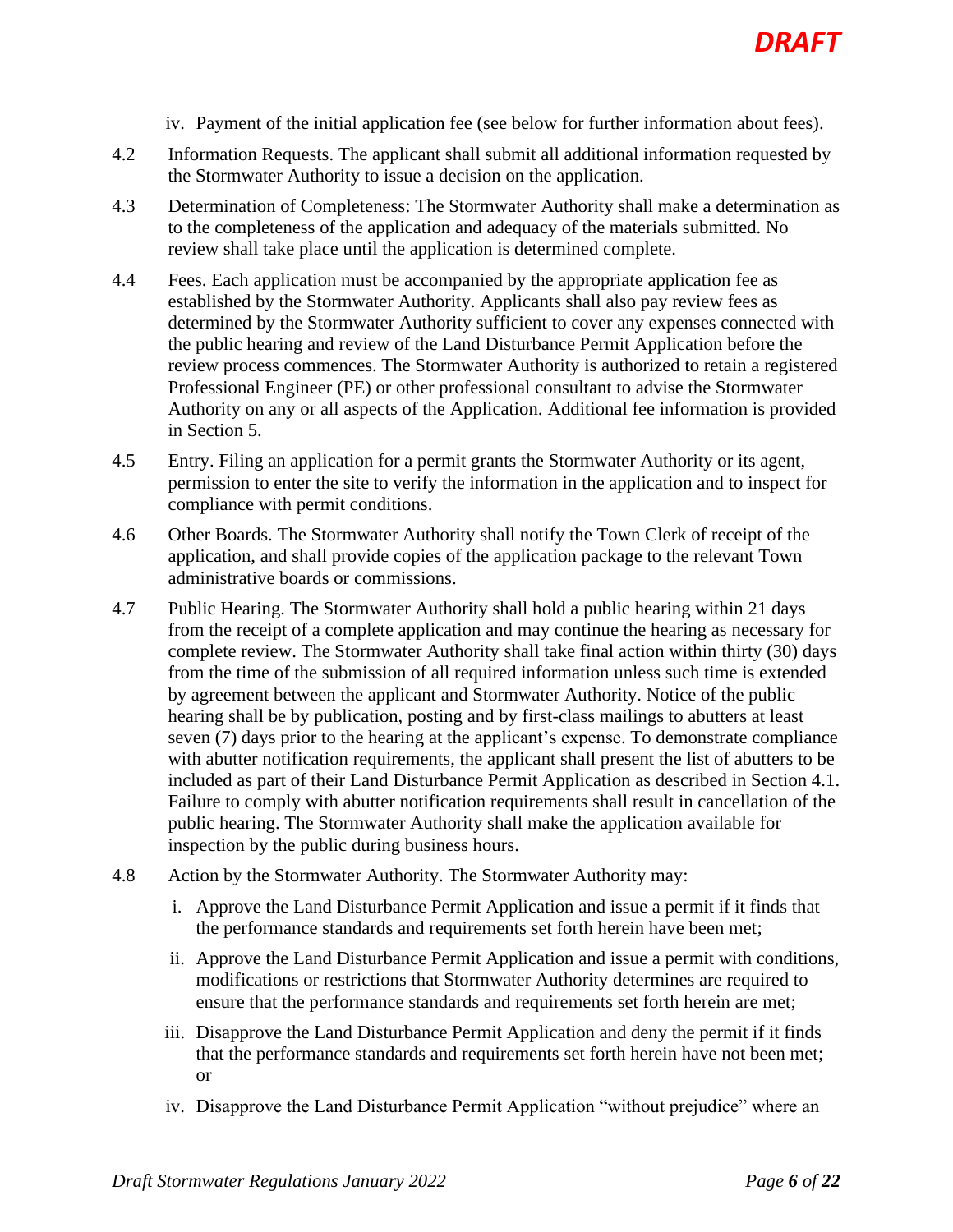applicant fails to provide requested additional information or review fees that in the Stormwater Authority's opinion are needed to adequately describe or review the proposed project.

- 4.9 Final Approval. Final approval, if granted, shall be endorsed on the Land Disturbance Permit by the signature of the majority of the Stormwater Authority or by the signature of the person officially authorized by the Stormwater Authority.
- 4.10 Project Changes. The permittee, or their agent, must notify the Stormwater Authority in writing of any change or alteration of a land-disturbing activity authorized in a Land Disturbance Permit before any change or alteration occurs. If the Stormwater Authority determines that the change or alteration is significant, based on the design requirements listed in Section 6 and accepted construction practices, the Stormwater Authority may require that an amended Land Disturbance Permit application with updated submittals be filed and a public hearing held. If any change or alteration from the Land Disturbance Permit occurs during any land disturbing activities, Stormwater Authority may require the installation of interim erosion and sedimentation control measures before approving the change or alteration.
- 4.11 As-Built Drawings. Applicants shall submit as-built drawings upon project completion, no later than two (2) years after completion of construction. The as-built drawings must depict all on-site controls, both structural and non-structural, designed to manage stormwater associated with the completed site.
- 4.12 Permit Expiration/Extension. An approved Land Disturbance Permit is valid for three years from the date of issuance. If work has not been substantially completed within three (3) years, the applicant may request in writing to the Stormwater Authority, a onetime extension of up to one year. This request shall be submitted twenty (20) business days prior to expiration of the approved Land Disturbance Permit. The Stormwater Authority may re-evaluate the originally approved Land Disturbance Permit application to determine whether the plan still satisfies applicable state and local requirements and to verify that all design factors are still valid. If the Stormwater Authority finds the previously filed plan to be insufficient, a modified plan shall be submitted and approved prior to issuance of the Extension per the procedure in this section.

#### <span id="page-6-0"></span>**5.0. Fees**

- 5.1 Initial application fee for a Land Disturbance Permit shall be \$250. The Stormwater Committee shall review the permit application followed by the Pepperell Planning Board. The Stormwater Committee may recommend conducting a peer review of the application under M.G.L. Ch. 44 §53G if the application is outside of the Stormwater Committee's area of expertise or availability. Any project where the proposed work is within two (2) feet of estimated seasonal high groundwater as determined by a Certified Soil Scientist will also require a peer review.
- 5.2 Peer Review and Consultant Fees
	- i. Purpose. As provided by G.L. Ch. 44 §53G and the Pepperell Stormwater Management Bylaw, the Stormwater Authority may impose reasonable fees for the employment of outside consultants, engaged by the Stormwater Authority, for specific expert services to assist the Stormwater Authority in its review of applications for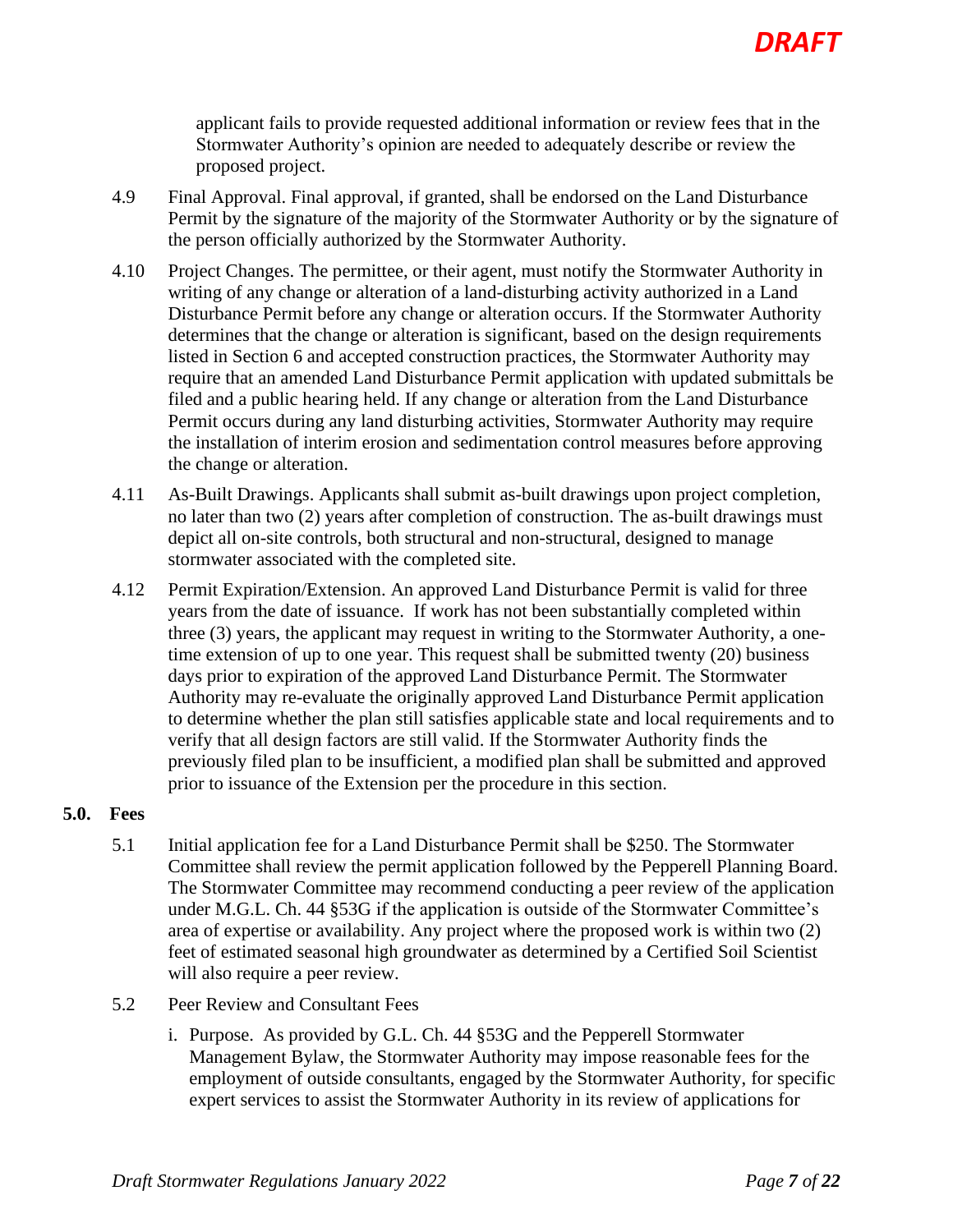Land Disturbance Permits and oversight of permit compliance.

- ii. Special Account. Funds received pursuant to these rules shall be deposited with the municipal treasurer who shall establish a special account for this purpose. Expenditures from this special account may be made at the direction of the Stormwater Authority without further appropriation as provided in G.L. Ch. 44 §53G. Expenditures from this account shall be made only in connection with a specific project or projects for which a consultant fee has been collected from the applicant. Expenditures of accrued interest may also be made for these purposes.
- iii. Consultant Services. Specific consultant services may include but are not limited to technical or legal review of the permit application and associated information, on-site monitoring during construction, or other services related to the project deemed necessary by the Stormwater Authority. The consultant shall be chosen by, and report only to, the Stormwater Authority or its staff.
- iv. Notice. The Stormwater Authority shall give written notice to the applicant of the selection of an outside consultant. Such notice shall state the identity of the consultant, the amount of the fee to be charged to the applicant, and a request for payment of said fee in its entirety. Such notice shall be deemed to have been given on the date it is mailed or delivered. No such costs or expenses shall be incurred by the applicant if the application or request is withdrawn within five days of the date notice is given.
- v. Payment of Fee. The fee must be received prior to the initiation of consulting services. The Stormwater Authority may request additional consultant fees if necessary review requires a larger expenditure than originally anticipated or new information requires additional consultant services. Failure by the applicant to pay the consultant fee specified by the Commission within ten (10) business days of the request for payment, or refusal of payment, shall be cause for the Stormwater Authority to deny the application based on lack of sufficient information to evaluate whether the project meets applicable performance standards. An appeal stops the clock on the above deadline; the countdown resumes on the first business day after the appeal is either denied or upheld.
- vi. Appeals. The applicant may appeal the selection of the outside consultant to the Board of Selectmen, who may only disqualify the outside consultant selected on the grounds that the consultant has a conflict of interest or does not possess the minimum required qualifications. The minimum qualifications shall consist of either an educational degree or three or more years of practice in the field at issue or a related field. Such an appeal must be in writing and received by the Board of Selectmen and a copy received by the Stormwater Authority, so as to be received within ten (10) days of the date consultant fees were requested by the Stormwater Authority. The required time limits for action upon the application shall be extended by the duration of the administrative appeal.
- vii. Return of Unspent Fees. When the Stormwater Authority's review of a permit application and oversight of the permitted project is complete, any balance in the special account attributable to that project shall be returned within 30 days. The excess amount, including interest, shall be repaid to the applicant or the applicant's successor in interest. For the purpose of this regulation, any person or entity claiming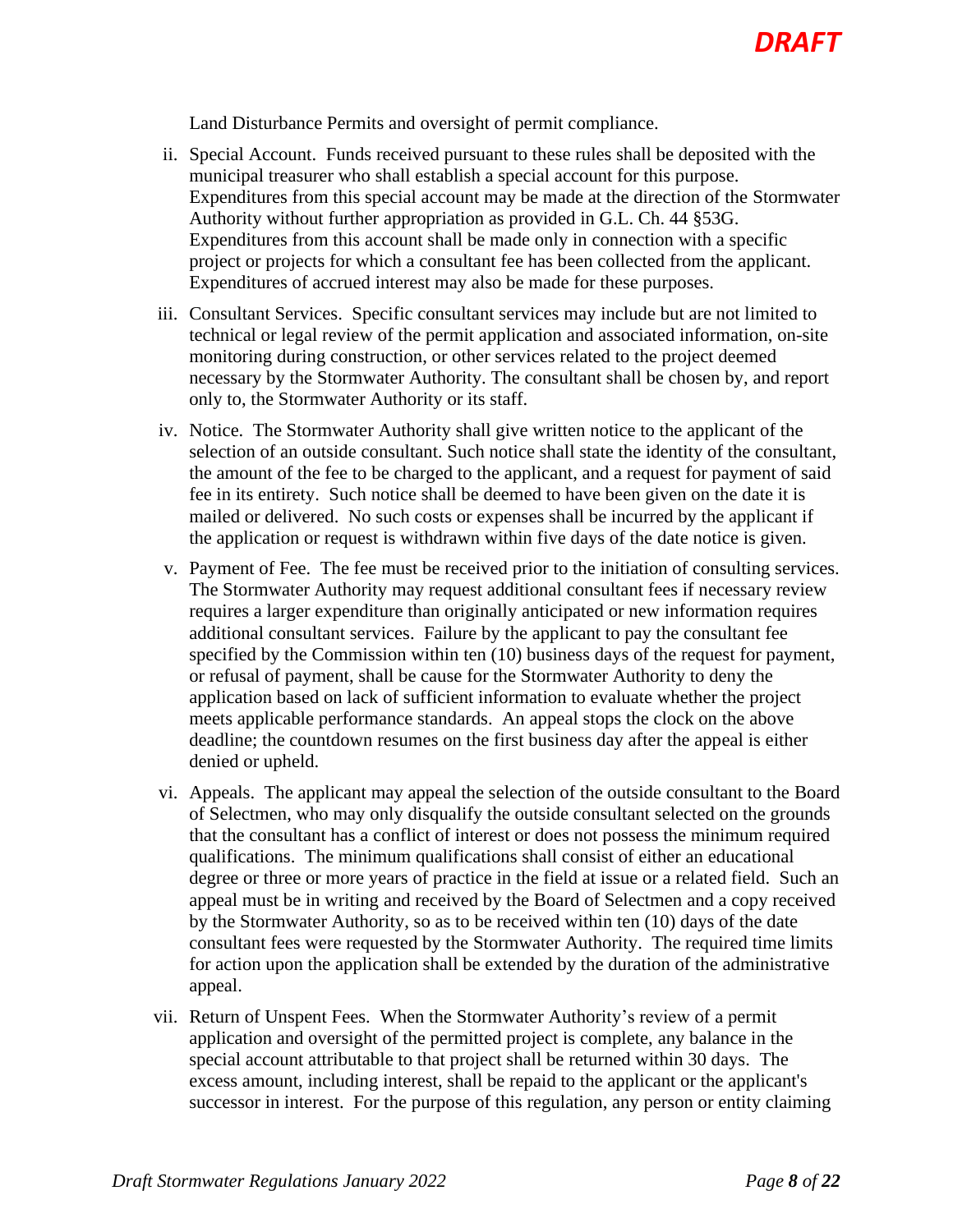

to be an applicant's successor in interest shall provide the Stormwater Authority with appropriate documentation. A final report of said account shall be made available to the applicant or applicant's successor in interest.

#### <span id="page-8-0"></span>**6.0. Stormwater Management Plan for Permit Applications**

- 6.1 The application for a Land Disturbance Permit shall include a Stormwater Management Plan. The Stormwater Management Plan shall contain sufficient information for the Stormwater Authority to evaluate the environmental impact, effectiveness, and acceptability of the site planning process and the measures proposed by the applicant to reduce adverse impacts from stormwater runoff during construction, and postconstruction in the long-term.
- 6.2 The Stormwater Management Plan shall fully describe the project in narrative, drawings, and calculations. It shall at a minimum include:
	- i. Contact Information. The name, address, and telephone number of all persons having a legal interest in the property and the tax reference number and parcel number of the property or properties affected;
	- ii. Narrative describing:
		- (a) Purpose;
		- (b) Methodologies and assumptions;
		- (c) Existing and proposed uses and conditions;
		- (d) Project impacts and mitigation techniques including:
			- 1. Summary of proposed land area to be cleared, existing and proposed impervious area, work within proximity of regulated wetland resources, aquifer protection zones, earthwork within 4 feet of seasonal high groundwater elevations, and other sensitive environmental areas;
			- 2. LID techniques considered for this project and an explanation as to why they were included or excluded from the project;
			- 3. Proposed best management practices;
			- 4. Identifying the watershed basin in which the project is located and the immediate down gradient waterbody(s) that stormwater runoff from the project site discharges to, EPA's watershed and waterbody assessment and TMDL and/or impairment status of the watershed and waterbody(s), and the LIDs and BMPs included in the project to address the pollutant(s) of concern;
		- (e) Summary of pre- and post-development peak rates and volumes of stormwater runoff demonstrating no adverse impacts to down-gradient properties, stormwater management systems and wetland resources; and
		- (f) Summary of how project meets stormwater management criteria.
	- iii. Plans
		- (a) Portion of the USGS Map indicating the site locus and properties within a minimum of 300 feet of project property line;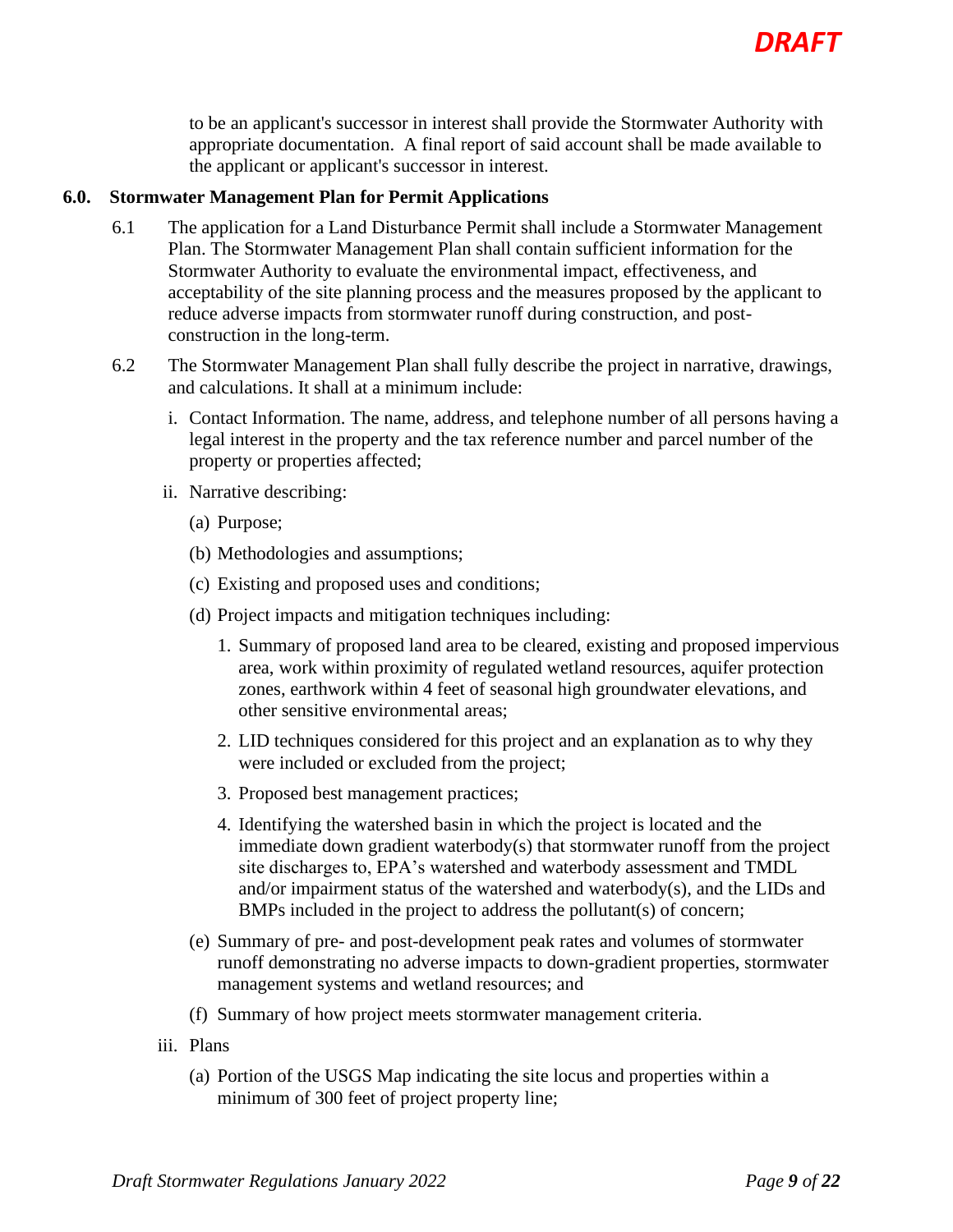- (b) Existing conditions and proposed design plans showing:
	- 1. Buildings and/or structures including materials, approximate height;
	- 2. Utilities including size, material and invert data; and
	- 3. Regulated wetland resource areas within proximity of the site delineated in accordance with 310 CMR 10.00.
- (c) Stormwater management design plan(s) and details showing:
	- 1. Location, size, material, inverts data and details for all existing and proposed stormwater management system components including structures, pipes, swales, detention, retention, and infiltration systems and any other LID techniques or BMPs;
	- 2. Profiles of drainage trunk lines; and
	- 3. Drainage easements;
- (d) Separate Pre- and Post- Condition Watershed Plans indicating:
	- 1. Structures, pavements, surface vegetation and other ground cover materials;
	- 2. Topography sufficient to delineate watershed areas;
	- 3. Point(s) of analysis;
	- 4. Watershed areas including upgradient areas that contribute stormwater flow onto the project site, labeled to be easily identified in calculations. Total pre and post watershed areas should be equivalent;
	- 5. Breakdown summary of various surface conditions by soil hydrologic group rating; and
	- 6. Flow path for time of concentration (Tc) calculation.
- iv. Calculations
	- (a) Hydrologic calculation to determine pre and post peak rates and volumes of stormwater runoff for 2, 10, 25 and 100 year 24 hour storm events;
	- (b) Groundwater recharge calculations and BMP drawdown (time to empty);
	- (c) Water quality calculations including (if applicable):
		- 1. TSS removal calculation for each watershed;
		- 2. Specific BMPs utilized in critical areas;
		- 3. Specific BMPs utilized for land uses of higher potential pollutant loads (LUHPPL); and
		- 4. Specific treatment for pollutant causing impairment of down-gradient waterbody identified by U.S. Environmental Protection Agency and Massachusetts Department of Environmental Protection.
	- (d) Hydraulic calculations to size drainage pipes, swales and culverts; and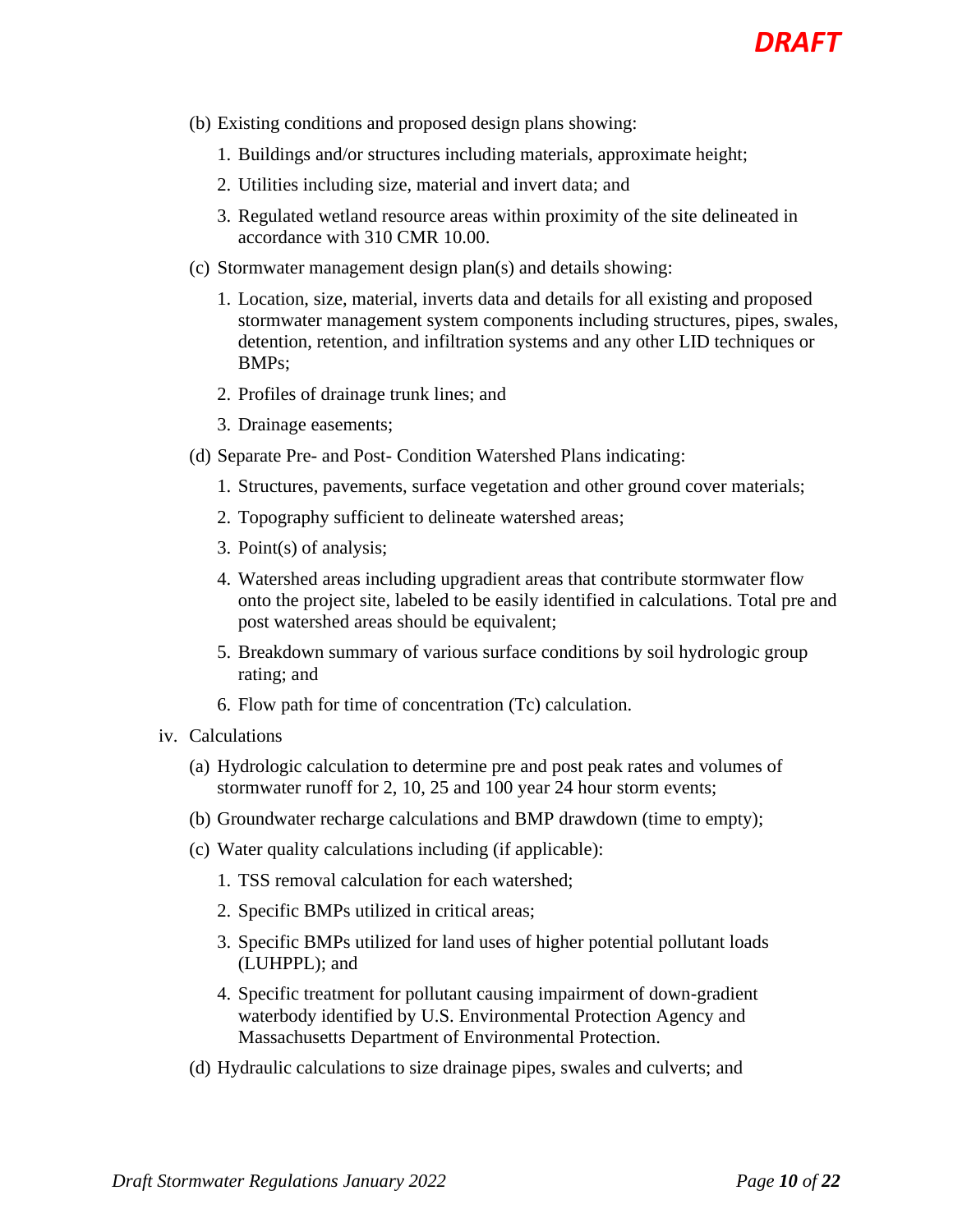- (e) Supplemental calculations for sizing LID and BMPs and addressing impairments to water bodies.
- v. Soil mapping and test data;
- vi. Massachusetts Department of Environmental Protection Checklist for Stormwater Report completed, stamped and signed by a registered Professional Engineer (PE) licensed in the Commonwealth of Massachusetts to certify that the Stormwater Management Plan is in accordance with the criteria established in the Massachusetts Stormwater Management Standards, Pepperell Stormwater Management Bylaw and these regulations; and
- vii. Any other information requested by the Stormwater Authority.
- 6.3 General Performance Standards for All Sites.
	- i. LID site planning and design strategies must be utilized to the maximum extent feasible.
	- ii. The selection, design and construction of all pre-treatment, treatment and infiltration BMPs shall be in accordance with Massachusetts Stormwater Handbook and shall be consistent with all elements of the Massachusetts Stormwater Standards including but not limited to those regarding new stormwater conveyances, peak runoff rates, recharge, land uses with higher potential pollutant loads, discharges to Zone II or interim wellhead protection areas, sediment and erosion control, and illicit discharges.
	- iii. Tree Protection and Preservation. Trees can be an important tool for retention and detention of stormwater runoff. Trees provide additional benefits, including cleaner air, reduction of heat island effects, carbon sequestration, reduced noise pollution, reduced pavement maintenance needs, and cooler cars in shaded parking lots. The Town therefore deems that the preservation and protection of certain trees on public and private property, and the requirement to replant trees to replace those removed, are public purposes that protect the public health, welfare, environment and aesthetics. At the discretion of the Stormwater Authority, existing trees on private property with a diameter at breast height of 10 inches or greater and existing trees within the right-of-way or on Town property may be considered protected trees to be retained on the property. Such trees shall be protected and delineated within the submitted Erosion and Sedimentation Plan and described in the Land Disturbance Permit. The area surrounding a tree which includes at a minimum the Critical Root Zone ("CRZ") and Drip-Line of all Protected Trees must be enclosed within a fence prior to land disturbing activity and remain undisturbed until work is completed on the property so as to prevent damage to the tree. The Stormwater Authority may require tree replanting either on the applicant's land or on land abutting the applicant's land, with the express written approval of the owner of such abutting land, where protected trees cannot be saved.
	- iv. Protection of Riparian Buffers. Riparian buffers, also known as a vegetated buffer or forest buffers, are vegetated areas along a stream, usually forested, which helps shade and partially protect a stream from the impact of adjacent land uses. Where possible, establish and protect a naturally vegetated buffer system along all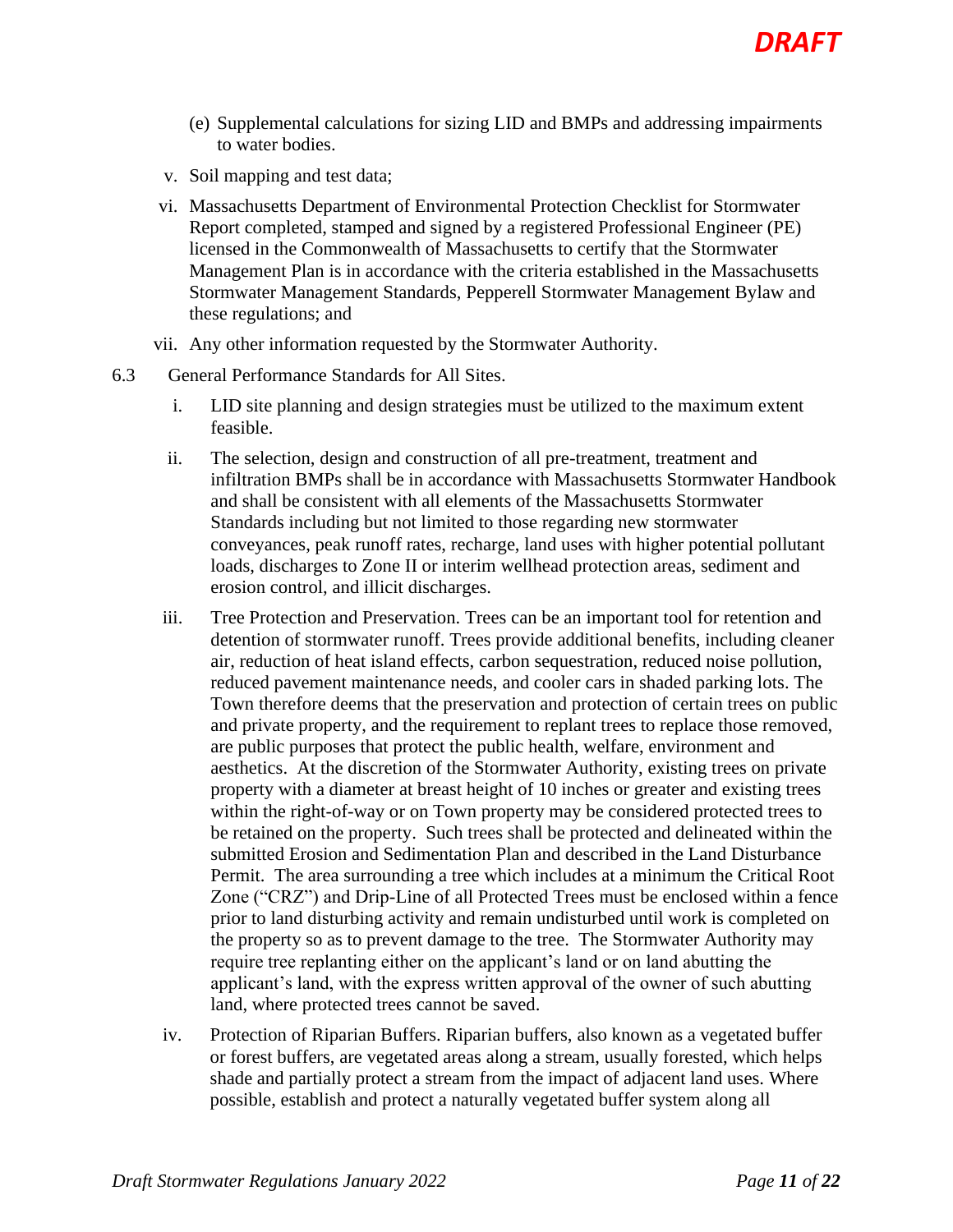perennial streams and other water features that encompass critical environmental features such as the 100-year floodplain, steep slopes (in excess of 15%), lake shorelands, and wetlands.

Riparian stream buffers should be preserved or restored with native vegetation. Buffers are most effective when maintained in an undisturbed condition, mowing and brush hogging should not take place within a buffer.

- v. Mitigation of Thermal Impacts of Stormwater Runoff. Stormwater BMPs must mitigate potential temperature impacts of development and land use conversions to Cold Water Fisheries. Elevated temperatures are caused by reduced shading in developed riparian areas, warming of stormwater as it runs over hot roofs and pavement, and heating of water stored in stormwater management ponds. Traditional peak reduction outlet structures and simple spillway outlets do nothing to cool the water before discharge. Cold Water Fisheries located in the Town of Pepperell include, but are not limited to, Gulf Brook, Sucker Brook, Nissitissit River, Mine Brook, Reedy Meadow Brook, Unkety Brook, Flat Pond Brook, and an unnamed tributary to Robinson Brook. The Pepperell Conservation Commission has current maps of the Town's watersheds and the locations of Cold Water Fisheries. Land Disturbance Permit sites located near Cold Water Fisheries shall address the following additional design considerations.
	- (a) To mitigate thermal impacts to Cold Water Fisheries from stormwater, alternative BMPs to stormwater ponds, such as buffers, infiltration or underdrained filters should be used, or, if ponds are required, under-drained outlet structures can provide effective cooling.
	- (b) Equally important to maintaining cool stream temperature is preservation and/or restoration of riparian trees and shrubs to provide shade. To the maximum extent feasible, trees and other existing vegetation shall be conserved. To the extent that existing vegetation cannot be conserved, new natural areas shall be established by planting additional vegetation, establishing no-mow zones, clustering tree areas, and using native plants in revegetation.
- 6.4 Performance Standards for New Development.
	- i. Stormwater management systems on new development shall be designed to meet an average annual pollutant removal equivalent to 90% of the average annual load of Total Suspended Solids (TSS) related to the total post-construction impervious area on the site AND 60% of the average annual load of Total Phosphorus (TP) related to the total postconstruction impervious surface area on the site. Average annual pollutant removal requirements shall be achieved through one of the following methods:
		- (a) installing stormwater BMPs that meet the pollutant removal percentages required in 9.D.(1) based on calculations developed consistent with EPA Region 1's BMP Accounting and Tracking Tool (2016) or other BMP performance evaluation tool provided by EPA Region 1, where available. If EPA Region 1 tools do not address the planned or installed BMP performance, then any federally or State-approved BMP design guidance or performance standards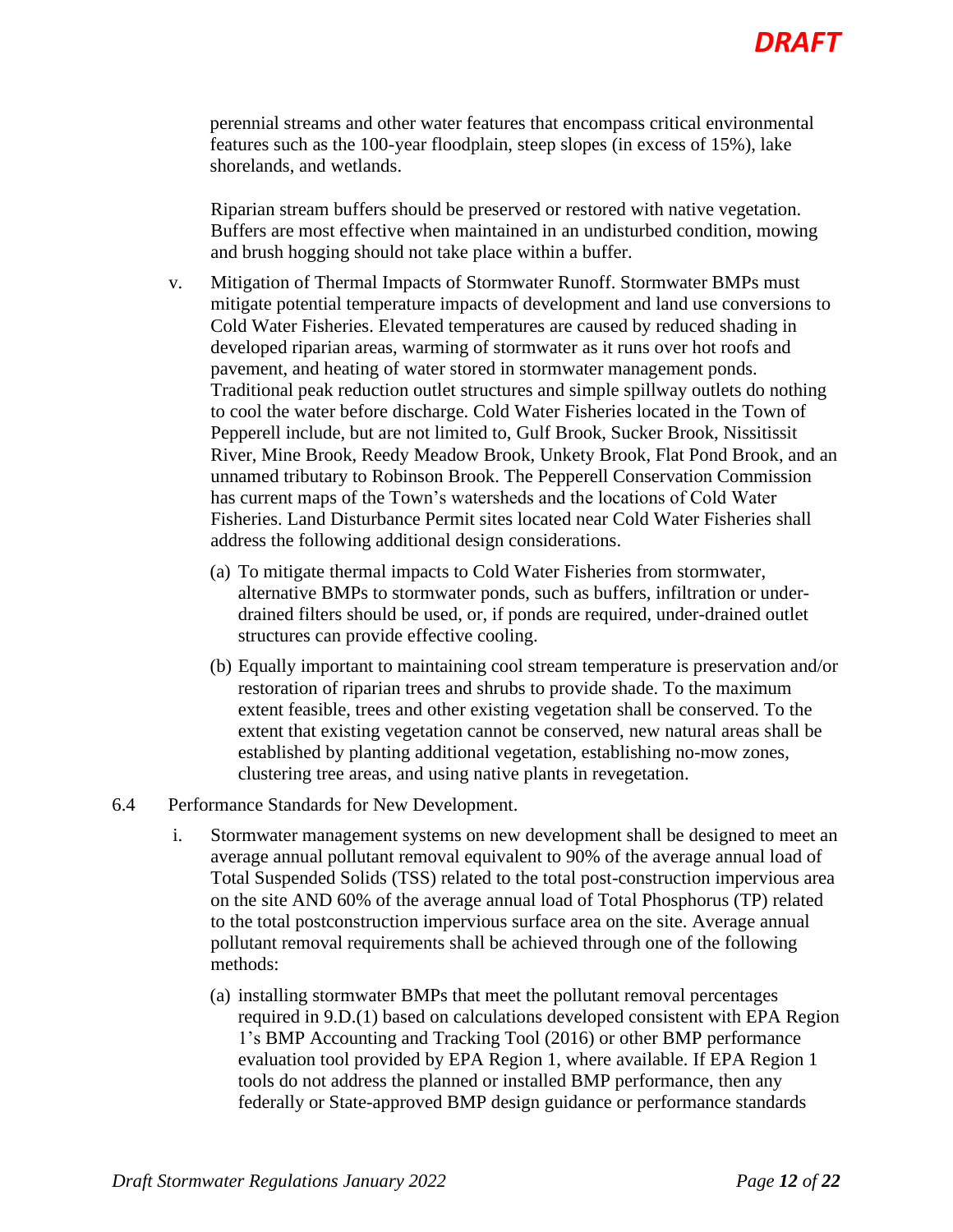(e.g., State stormwater handbooks and design guidance manuals) may be used to calculate BMP performance; or

- (b) retaining the volume of runoff equivalent to, or greater than, one (1.0) inch multiplied by the total post-construction impervious surface area on the new development site; or
- (c) meeting a combination of retention and treatment that achieves the above standards.
- 6.5 Performance Standards for Redevelopment Sites.
	- i. Stormwater management systems on redevelopment sites shall be designed to meet an average annual pollutant removal equivalent to 80% of the average annual postconstruction load of Total Suspended Solids (TSS) related to the total postconstruction impervious area on the site AND 50% of the average annual load of Total Phosphorus (TP) related to the total post-construction impervious surface area on the site. Average annual pollutant removal requirements shall be achieved through one of the following methods:
		- (a) installing BMPs that meet the pollutant removal percentages based on calculations developed consistent with EPA Region 1's BMP Accounting and Tracking Tool (2016) or other BMP performance evaluation tool provided by EPA Region 1, where available. If EPA Region 1 tools do not address the planned or installed BMP performance, then any federally or State-approved BMP design guidance or performance standards (e.g., State stormwater handbooks and design guidance manuals) may be used to calculate BMP performance; or
		- (b) retaining the volume of runoff equivalent to, or greater than, 0.8 inch multiplied by the total post-construction impervious surface area on the redeveloped site; or
		- (c) meeting a combination of retention and treatment that achieves the above standards.
- 6.6 Stormwater Management Design Standards
	- i. Projects must be designed to collect and dispose of stormwater runoff from the project site in accordance with Massachusetts Stormwater Management Standards, the Small MS4 General Permit, Pepperell Zoning Bylaw, Pepperell Rules and Regulations Governing the Subdivision of Land, recognized engineering methodologies and these regulations with an emphasis on including LID techniques in the design. In case of conflicting requirements with applicable Federal, State, and local regulations, the more restrictive or more protective of human health and the environment shall take precedence.
	- ii. Projects must manage surface runoff so that no proposed flows are conducted over public ways, nor over land not owned or controlled by the Applicant unless a drainage easement in proper form is obtained permitting such discharge.
	- iii. Projects must use LID techniques where adequate soil, groundwater and topographic conditions allow. These may include but not be limited to reduction in impervious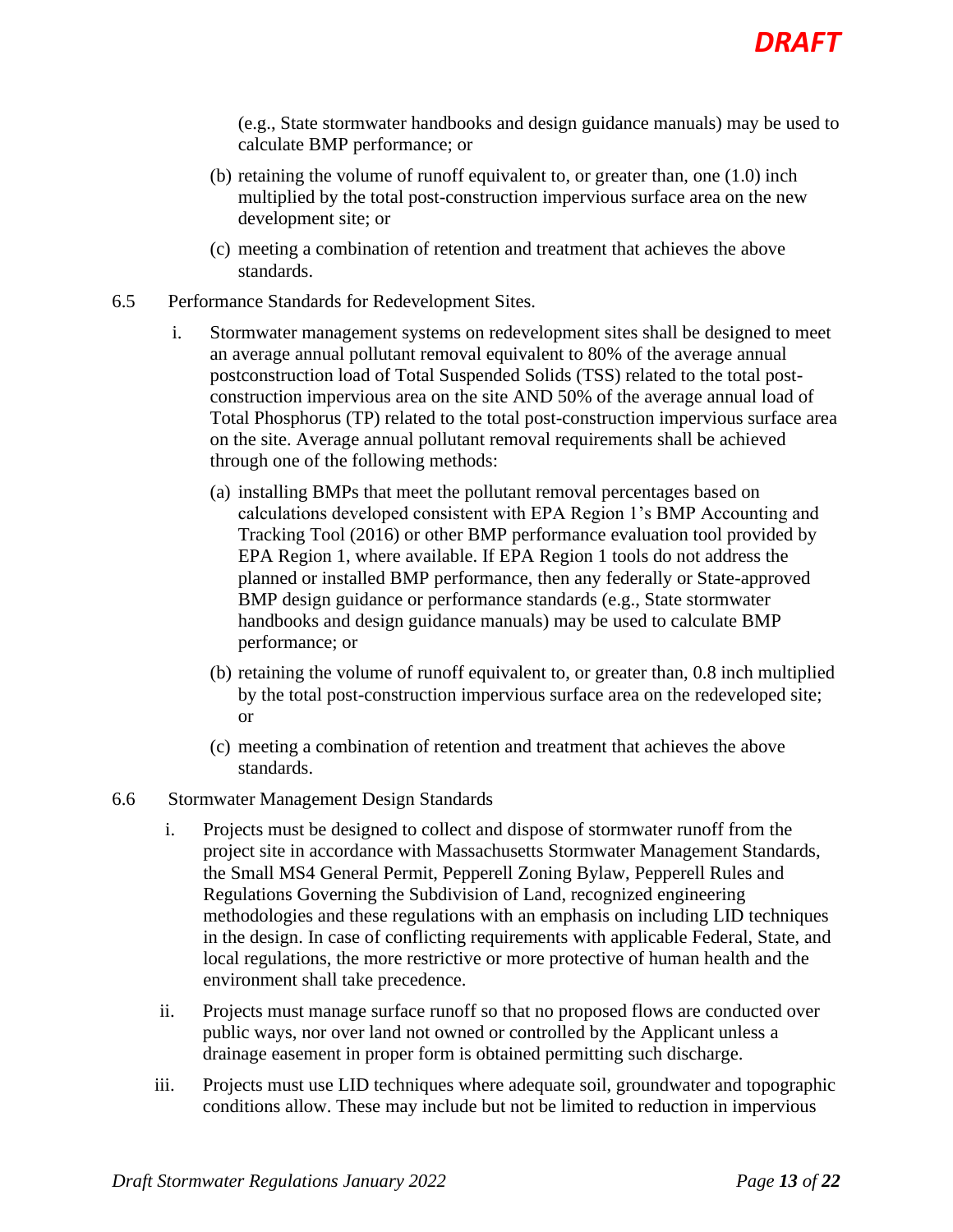surfaces, disconnection of impervious surfaces, bioretention (rain gardens) and infiltration systems.

- iv. The use of one or more LID site design measures by the applicant may allow for a reduction in the water quality treatment volume required by these regulations. The applicant may, if approved by the Stormwater Authority, take credit for the use of stormwater LID measures to reduce some of the requirements specified in these regulations. The site design practices that qualify for these credits and procedures for applying and calculating credits are identified in the Massachusetts Stormwater Handbook.
- v. Projects must use TR-55 and TR-20 methodologies to calculate peak rate and volume of runoff from pre-development to post-development conditions.
- vi. Stormwater management systems shall be designed to avoid disturbance of areas susceptible to erosion and sediment loss to the greatest extent practicable, including: the damaging of large forest stands; building on steep slopes (15% or greater); and disturbing land in wetland buffer zones and floodplains.
- vii. Watershed area for hydrologic analysis and BMP sizing calculations must include at a minimum the site area and all upgradient areas from which stormwater runoff flows onto the site.
- viii. For purposes of computing runoff, all pervious lands in the site are assumed prior to Development to be in "good hydrologic condition" regardless of the conditions existing at the time of the computation.
- ix. Length of sheet flow used for times of concentration is to be no more than 50 feet.
- x. Utilize the 24-hour rainfall data taken from National Oceanic and Atmospheric Administration Atlas 14, Precipitation-Frequency Atlas of the United States (Vol. 10, Northeastern States, published 2015, revised 2019), as it may be amended.
- xi. Soils tests to be conducted by a Registered Professional Engineer or Massachusetts Soil Evaluator, performed at the location of all proposed LID techniques and BMPs, to identify soil descriptions, depth to estimated seasonal high groundwater, depth to bedrock, and soil texture.
- xii. The design infiltration rate shall be determined from the on-site soil texture and Rawls rates as published in the Massachusetts Stormwater Handbook or saturated hydraulic conductivity tests.
- xiii. Size drainage pipes to accommodate the 25 year storm event and maintain velocities between 2.5 and 10 feet per second, and provide calculations using the Mannings Equation.
- xiv. Size drainage swales to accommodate the 25 year storm event and velocities below 4 feet per second.
- xv. Size culverts to accommodate the 50 year storm event and design adequate erosion protection. Design stream crossing culverts in accordance with the latest addition of the Massachusetts Stream Crossing Handbook.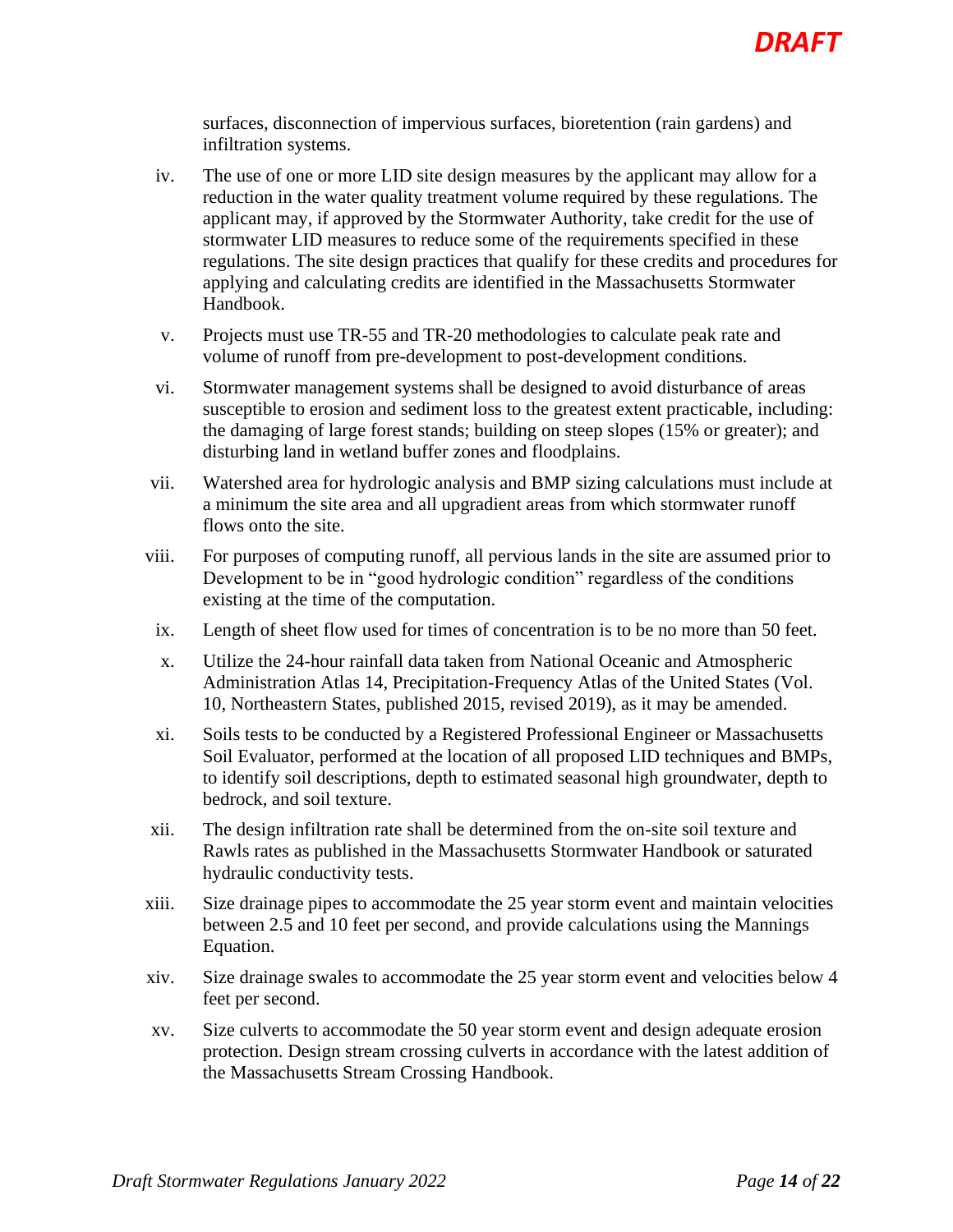- xvi. Size stormwater basins to accommodate the 100-year storm event with a minimum of one foot of freeboard.
- xvii. All drainage structures are to be able to accommodate HS-20 loading.
- xviii. Catch basins structures are to be constructed as required by Pepperell Rules and Regulations Governing Subdivision of Land and spaced a maximum of 400 feet apart in roadways.
	- xix. Catch basins adjacent to curbing are to be built with a granite curb inlet as required by Pepperell Rules and Regulations Governing Subdivision of Land.
	- xx. Catch basins in low points of road and on roads with profile grades greater than 5 percent are to be fitted with double grates (parallel with curb).
	- xxi. All drain pipes beneath paved areas are to be reinforced concrete pipe (R.C.P.). The use of other pipe products is subject to the approval of the Stormwater Authority.
- xxii. All outfalls are to have either an endwall or a flared end section with riprap erosion protection (of adequately sized stones).
- xxiii. Drainage easements are to provide sufficient access for maintenance and repairs of system components and be at least 30 feet wide.
- xxiv. Minimize permanently dewatering soils by:
	- (a) Limiting grading within 4 feet of seasonal high groundwater elevation (SHGWE);
	- (b) Raising roadways to keep roadway section above SHGWE; and
	- (c) Setting bottom floor elevation of building(s) a minimum of 2 feet above SHGWE.

#### <span id="page-14-0"></span>**7.0 Erosion and Sedimentation Control Plan for Permit Applications**

- 7.1 The Erosion and Sediment Control Plan shall be designed to ensure compliance with these regulations, the MS4, and if applicable, the NPDES General Permit for Storm Water Discharges From Construction Activities. In addition, the plan shall ensure that the Massachusetts Surface Water Quality Standards (314 CMR 4.00) are met in all seasons.
- 7.2 If a project requires a Stormwater Pollution Prevention Plan (SWPPP) per the NPDES General Permit for Storm Water Discharges From Construction Activities (and as amended), then the applicant is required to submit a complete copy of the SWPPP and the signed Notice of Intent. If the SWPPP meets the requirements of the General Permit, it will be considered equivalent to the Erosion and Sediment Control Plan described in this section.
- 7.3 The Erosion and Sediment Control Plan shall remain on file with the Stormwater Authority. Refer to the latest version of the Massachusetts Erosion and Sediment Control Guidelines for Urban & Suburban Areas for detailed guidance.
- 7.4 Erosion and Sedimentation Control Plan Content. The Plan shall contain the following information: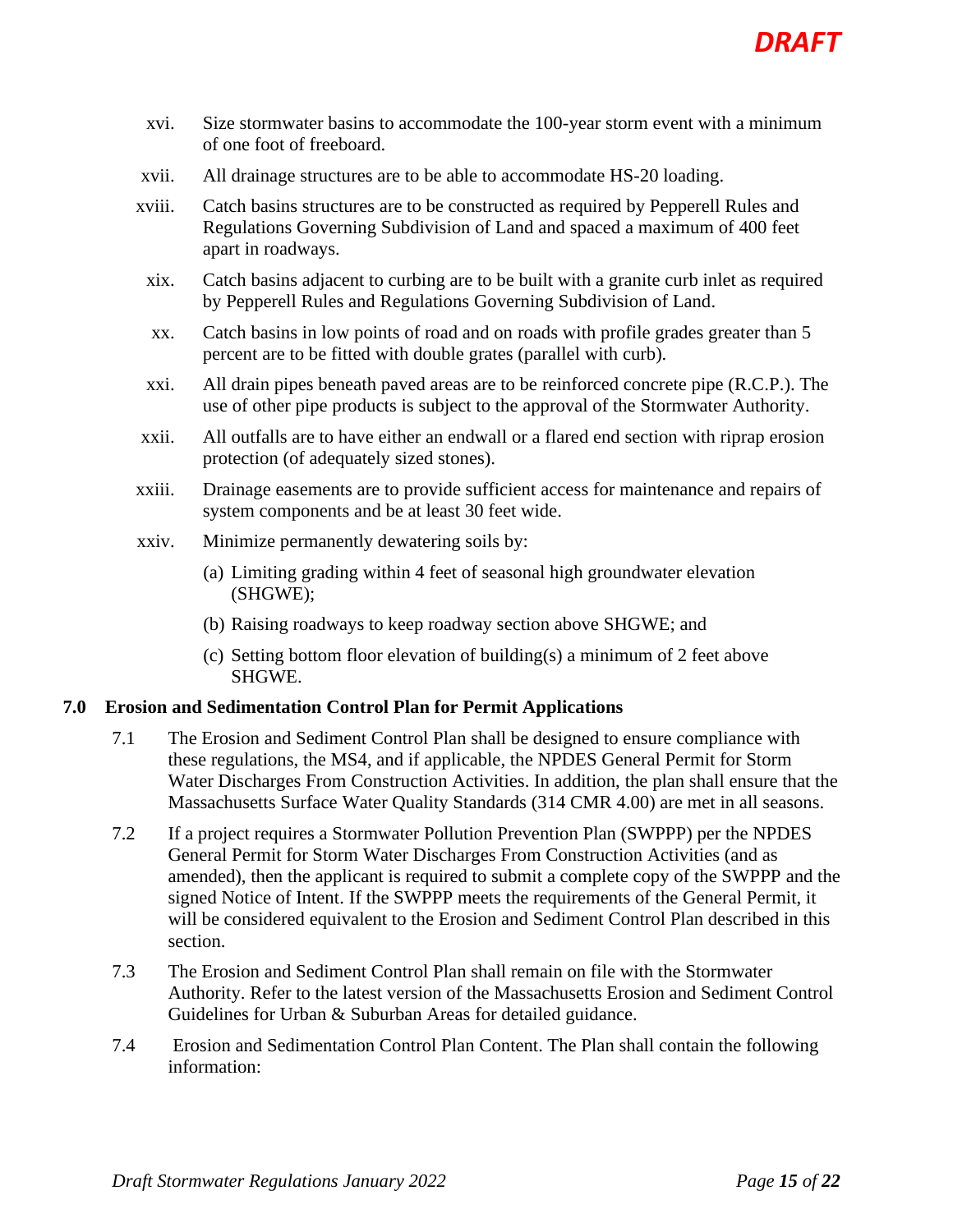- i. Names, addresses, and telephone numbers of the owner, applicant, and person(s) or firm(s) preparing the plan;
- ii. Title, date, north arrow, names of abutters, scale, legend, and locus map;
- iii. Location and description of natural features including:
	- (a) Watercourses and water bodies, wetland resource areas and all floodplain information, including the 100-year flood elevation based upon the most recent Flood Insurance Rate Map, or as calculated by a registered Professional Engineer (PE) for areas not assessed on these maps;
	- (b) Existing vegetation including tree lines, canopy layer, shrub layer, and ground cover, and trees with a caliper twelve (12) inches or larger, noting specimen trees and forest communities; and
	- (c) Habitats mapped by the Massachusetts Natural Heritage & Endangered Species Program as Endangered, Threatened or of Special Concern, Estimated Habitats of Rare Wildlife and Certified Vernal Pools, and Priority Habitats of Rare Species within five hundred (500) feet of any construction activity.
- iv. Lines of existing abutting streets showing drainage and driveway locations and curb cuts;
- v. Existing soils, volume and nature of imported soil materials;
- vi. Topographical features including existing and proposed contours at intervals no greater than two (2) feet with spot elevations provided when needed;
- vii. Surveyed property lines showing distances and monument locations, all existing and proposed easements, rights-of-way, and other encumbrances, the size of the entire parcel, and the delineation and number of square feet of the land area to be disturbed;
- viii. Drainage patterns and approximate slopes anticipated after major grading activities (Construction Phase Grading Plans);
	- ix. Location and details of erosion and sediment control measures with a narrative of the construction sequence/phasing of the project, including both operation and maintenance for structural and non-structural measures, interim grading, and material stockpiling areas;
	- x. Path and mechanism to divert uncontaminated water around disturbed areas, to the maximum extent practicable. When determining whether the requirements have been met, the Stormwater Authority shall consider all stormwater management practices available and capable of being implemented after taking into consideration costs, existing technology, proposed use, and logistics in light of overall project purposes. Project purposes shall be defined generally (e.g., single family home or expansion of a commercial development).;
	- xi. Location and description of industrial discharges, including stormwater discharges from dedicated asphalt plants and dedicated concrete plants, which are covered by this permit;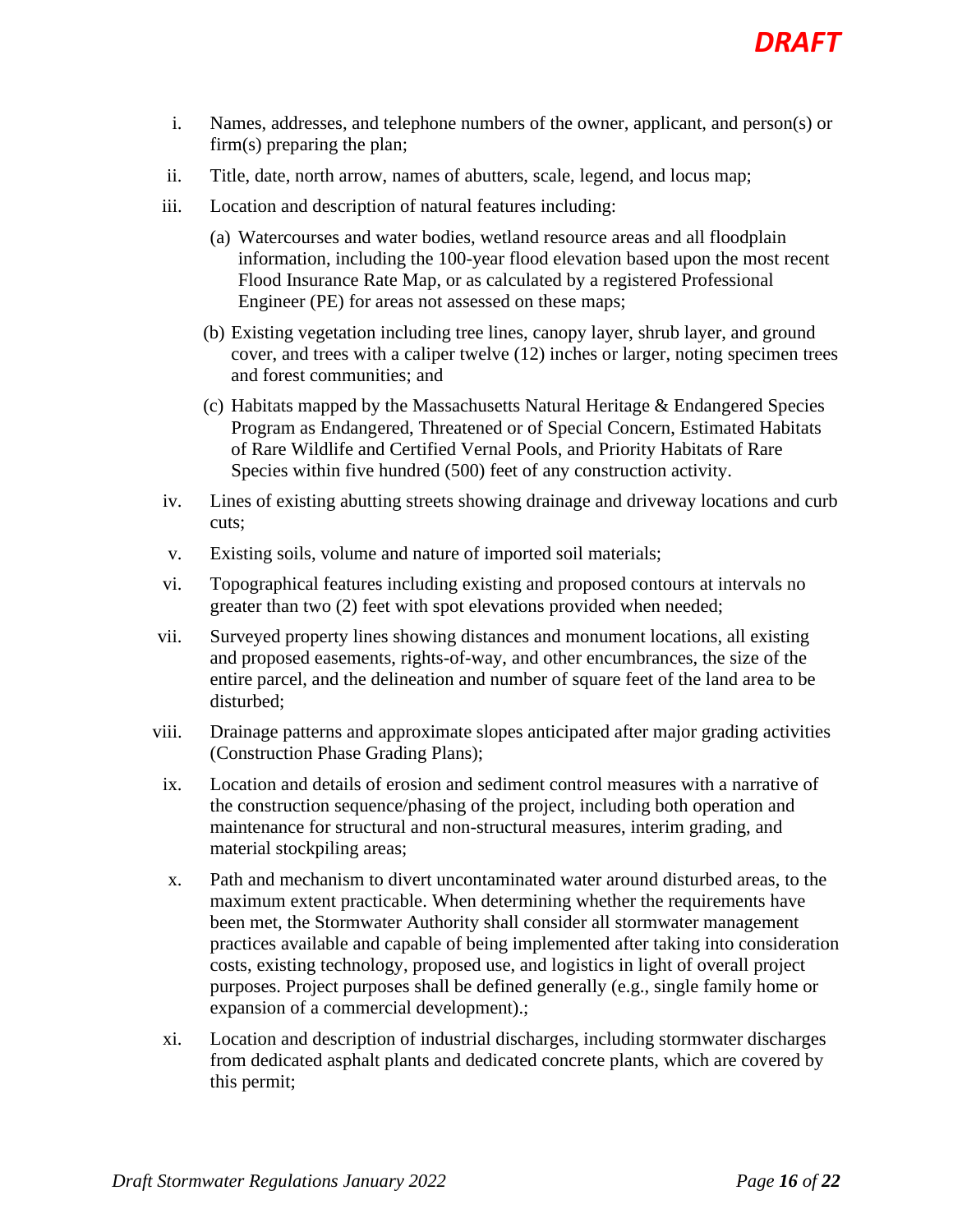

- xii. Stormwater runoff calculations in accordance with the Massachusetts Department of Environmental Protection's Stormwater Management Handbook and Stormwater Standards;
- xiii. Location and description of and implementation schedule for temporary and permanent seeding, vegetative controls, and other stabilization measures;
- xiv. A description of construction and waste materials expected to be stored on-site. The Plan shall include a description of controls to reduce pollutants from these materials, including storage practices to minimize exposure of the materials to stormwater, and spill prevention and response;
- xv. A description of provisions for phasing the project where one acre of area or greater is to be altered or disturbed;
- xvi. Plans must be stamped and certified by a qualified Professional Engineer registered in Massachusetts or a Certified Professional in Erosion and Sediment Control; and
- xvii. Such other information as is required by the Stormwater Authority.
- 7.5 Erosion Controls Design Standards. The Sediment and Erosion Control Plan shall be developed to comply with the Small MS4 General Permit and shall meet the following standards:
	- i. Minimize total area of disturbance;
	- ii. Sequence activities to minimize simultaneous areas of disturbance;
	- iii. Minimize peak rate of runoff in accordance with the Massachusetts Department of Environmental Protection Stormwater Standards;
	- iv. Minimize soil erosion and control sedimentation during construction;
	- v. Divert uncontaminated water around disturbed areas;
	- vi. Maximize groundwater recharge;
	- vii. Install and maintain all Erosion and Sediment Control measures in accordance with the Massachusetts Erosion and Sedimentation Control Guidelines for Urban and Suburban Areas, manufacturers specifications and good engineering practices;
	- viii. Prevent off-site transport of sediment;
	- ix. Protect and manage on and off-site material storage areas (overburden and stockpiles of dirt, borrow areas, or other areas used solely by the permitted project are considered a part of the project);
	- x. Comply with applicable Federal, State and local laws and regulations including waste disposal, sanitary sewer or septic system regulations, and air quality requirements, including dust control;
	- xi. Protect natural resources and prevent significant alteration of habitats mapped by the Massachusetts Natural Heritage & Endangered Species Program as Endangered, Threatened or Of Special Concern, Estimated Habitats of Rare Wildlife and Certified Vernal Pools, and Priority Habitats of Rare Species from the proposed activities;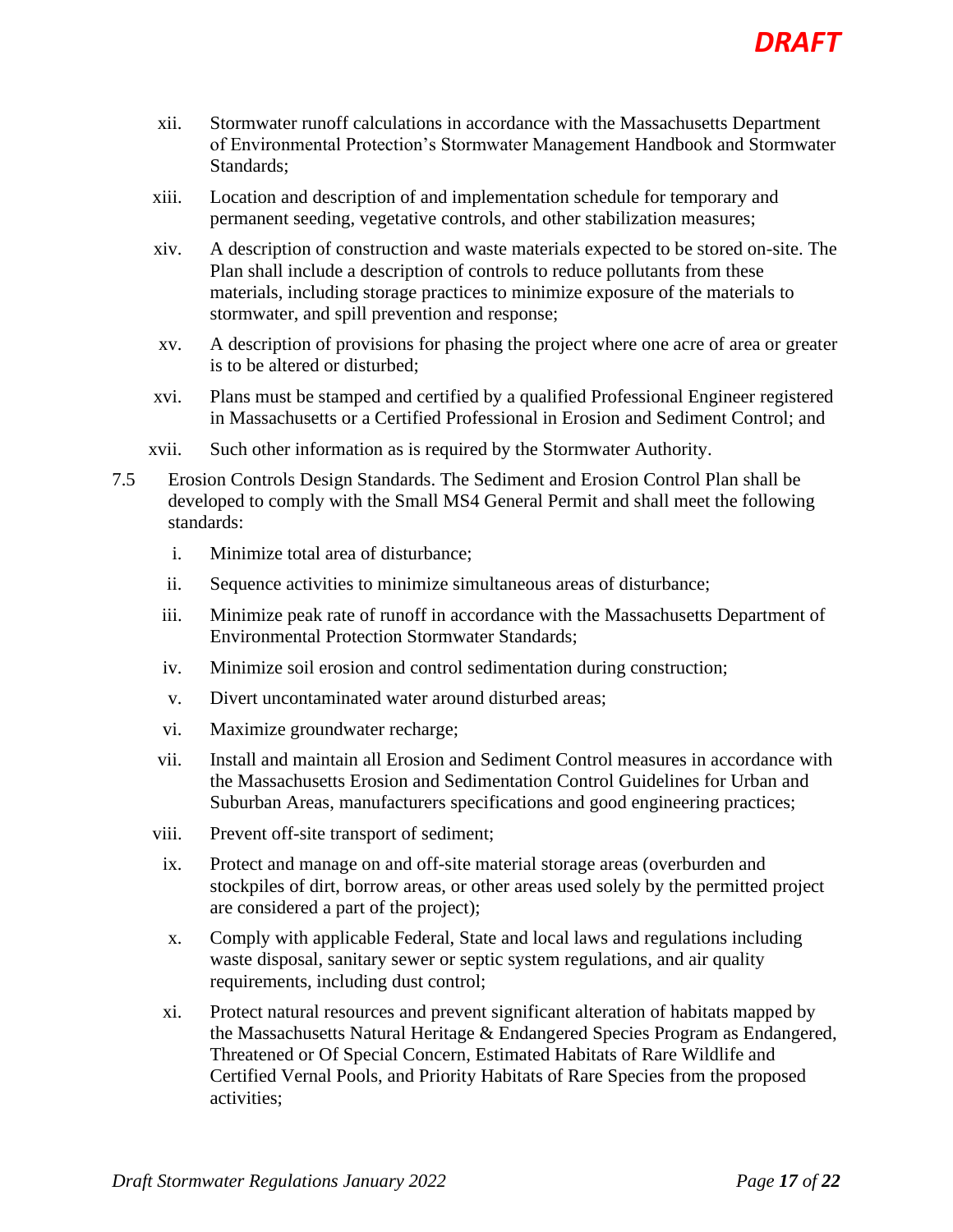

- xii. Institute interim and permanent stabilization measures, which shall be instituted on a disturbed area as soon as practicable but no more than 14 days after construction activity has temporarily or permanently ceased on that portion of the site;
- xiii. Properly manage on-site construction and waste materials, including truck washing and cement concrete washout facilities;
- xiv. Prevent off-site vehicle tracking of sediments; and
- xv. Incorporate appropriate BMPs designed to comply with the Massachusetts Stormwater Handbook.

#### <span id="page-17-0"></span>**8.0 Operation and Maintenance Plan for Permit Applications**

- 8.1 A stand-alone Operation and Maintenance Plan is required at the time of application for all projects that include structural and non-structural stormwater BMPs. The Operation and Maintenance Plan shall be designed to ensure compliance with the Permit and these regulations for the life of the system. The Operation and Maintenance Plan shall remain on file with the Stormwater Authority and shall be an ongoing requirement. The Applicant shall provide copies of the Operation and Maintenance Plan to all persons responsible for maintenance and repairs.
- 8.2 The Operation and Maintenance Plan shall include:
	- i. The name(s) of the owner(s) for all components of the system;
	- ii. A map showing the location of the systems and facilities including all structural and nonstructural stormwater best management practices (BMPs), catch basins, manholes/access lids, pipes, and other stormwater devices. The plan showing such systems and facilities to be privately maintained, including associated easements shall be recorded with the Middlesex South Registry of Deeds prior to issuance of a Certificate of Completion by the Stormwater Authority pursuant to Section 12.
	- iii. Maintenance Agreement that specifies:
		- (a) The names and addresses of the person(s) responsible for operation and maintenance;
		- (b) The person(s) financially responsible for maintenance and emergency repairs;
		- (c) An Inspection and Maintenance Schedule for all stormwater management facilities including routine and non-routine maintenance tasks to be performed. Where applicable, this schedule shall refer to the Maintenance Criteria provided in the Stormwater Handbook or the EPA National Menu of Stormwater Best Management Practices or equivalent;
		- (d) Instructions for routine and long-term operation and maintenance shall have sufficient detail for responsible parties to perform necessary maintenance activities and prevent actions that may adversely affect the performance of each structural and/or nonstructural stormwater BMP.
		- (e) A list of easements with the purpose and location of each; and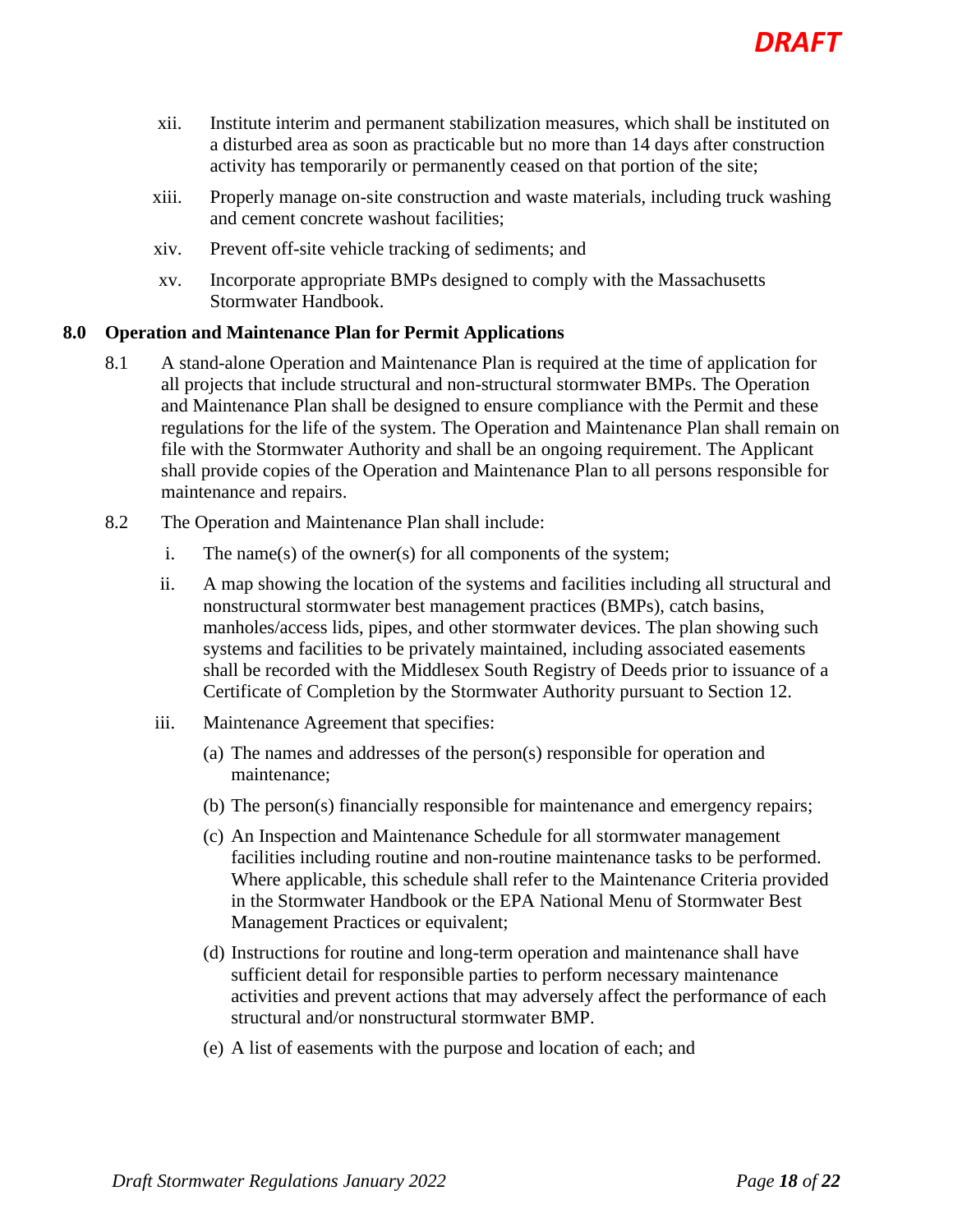

- (f) The signature(s) of the owner(s) and all persons responsible for operation and maintenance, financing, and emergency repairs, as defined in the Maintenance Agreement, if maintenance is to be performed by an entity other than the owner.
- iv. Stormwater Management Easement(s)
	- (a) Stormwater Management easements shall be provided by the property owner(s) as necessary for:
		- 1. Access for facility inspections and maintenance;
		- 2. Preservation of stormwater runoff conveyance, infiltration, and detention areas and facilities, including flood routes for the 100-year storm event; and
		- 3. Direct maintenance access by heavy equipment to structures requiring maintenance.
	- (b) The purpose of each easement shall be specified in the Maintenance Agreement signed by the property owner.
	- (c) Stormwater Management easements are required for all areas used for permanent stormwater control, unless a waiver is granted by the Stormwater Authority pursuant to Article 1, Section 5 of the Pepperell Stormwater Management Bylaw.
	- (d) Easements shall be recorded with the Middlesex South Registry of Deeds prior to issuance of a Certificate of Completion by the Stormwater Authority pursuant to Section 12.
- v. Changes to Operation and Maintenance Plans
	- (a) The owner(s) of record of the Stormwater Management system must notify the Stormwater Authority of changes in ownership, assignment of Operation and Maintenance responsibilities, or assignment of financial responsibility within 30 days of the change in ownership. The owner of record shall be responsible for Operation and Maintenance activities until a copy of the updated Operation and Maintenance Plan has been furnished to the Stormwater Authority signed by the new owner or any new responsible person.
	- (b) The maintenance schedule in the Maintenance Agreement may be amended to achieve the purposes of the Pepperell Stormwater Management Bylaw by mutual agreement of the Stormwater Authority and the Responsible Parties. Amendments must be in writing and signed by all Responsible Parties. Responsible Parties shall include owner(s), persons with financial responsibility, and persons with operational and/or maintenance responsibility.
- vi. Enforcement. To ensure adequate long-term operation and maintenance of stormwater management practices, applicants are required to file an annual Operation and Maintenance Report and Certification with the Stormwater Authority on a form specified by the Stormwater Authority, accompanied by an annual filing fee of \$50 for administration and oversight of long-term operation and maintenance plans. This Report will be due annually on or before February 15 and shall document the work that has been done during the prior calendar year to properly operate and maintain the stormwater control measures. The certification shall be signed by the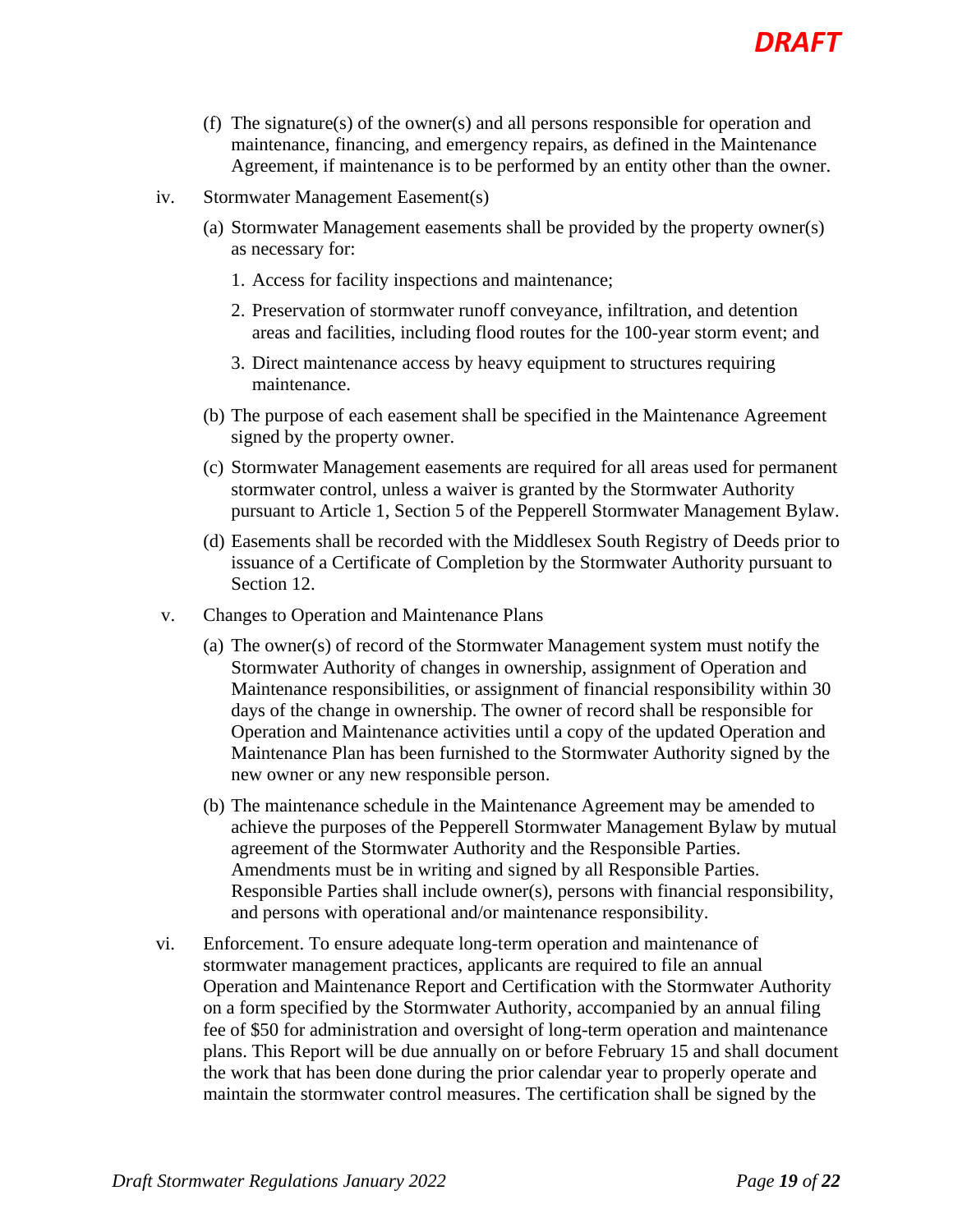

person(s) or authorized agent of the person(s) named in the permit as being responsible for ongoing operation and management.

#### <span id="page-19-0"></span>**9.0 Inspection and Site Supervision for Permit Applicants**

- 9.1 Pre-construction Meeting. Prior to starting the clearing, excavation, construction, Redevelopment or land disturbing activity, the applicant, the applicant's technical representative, the general contractor or any other person with authority to make changes to the project, may be required to meet with the Stormwater Authority, to review the approved plans and their proposed implementation. The need for a pre-construction meeting shall be determined by the Stormwater Authority based on the project scope.
- 9.2 Construction may not commence until the applicant has submitted EPA's approval of the Construction General Permit Notice of Intent to the Stormwater Authority and the final SWPPP is posted at the site.
- 9.3 Stormwater Authority Inspections. The Stormwater Authority or its designated agent shall make inspections as herein required and shall either approve that portion of the work completed or shall notify the applicant wherein the work fails to comply with the Erosion and Sedimentation Control Plan or the Stormwater Management Plan as approved.
	- i. Inspections will be conducted by a "qualified person" from the Stormwater Authority or a third party hired to conduct such inspections. A "qualified person" is a person knowledgeable in the principles and practice of erosion and sediment controls and pollution prevention, who possesses the appropriate skills and training to assess conditions at the construction site that could impact stormwater quality, and the appropriate skills and training to assess the effectiveness of any stormwater controls selected and installed to meet the requirements of these Regulations.
	- ii. The approved Erosion and Sedimentation Control Plan and associated plans for grading, stripping, excavating, and filling work, bearing the signature of approval of the Stormwater Authority, shall be maintained at the site during the progress of the work.
	- iii. In order to obtain inspections, the applicant shall notify the Stormwater Authority at least two (2) working days before each of the following events:
		- (a) Erosion and sedimentation control measures are in place and stabilized;
		- (b) Site Clearing has been substantially completed;
		- (c) Rough Grading has been substantially completed;
		- (d) Final Grading has been substantially completed;
		- (e) Close of the Construction Season; and,
		- (f) Final Landscaping (permanent stabilization) and project final completion.
- 9.4 Applicant Inspections. The applicant or his/her agent shall conduct and document inspections of all control measures no less than weekly or as specified in the permit, and prior to and following anticipated storm events. The purpose of such inspections will be to determine the overall effectiveness of the Erosion and Sedimentation Control Plan, and the need for maintenance or additional control measures as well as verifying compliance with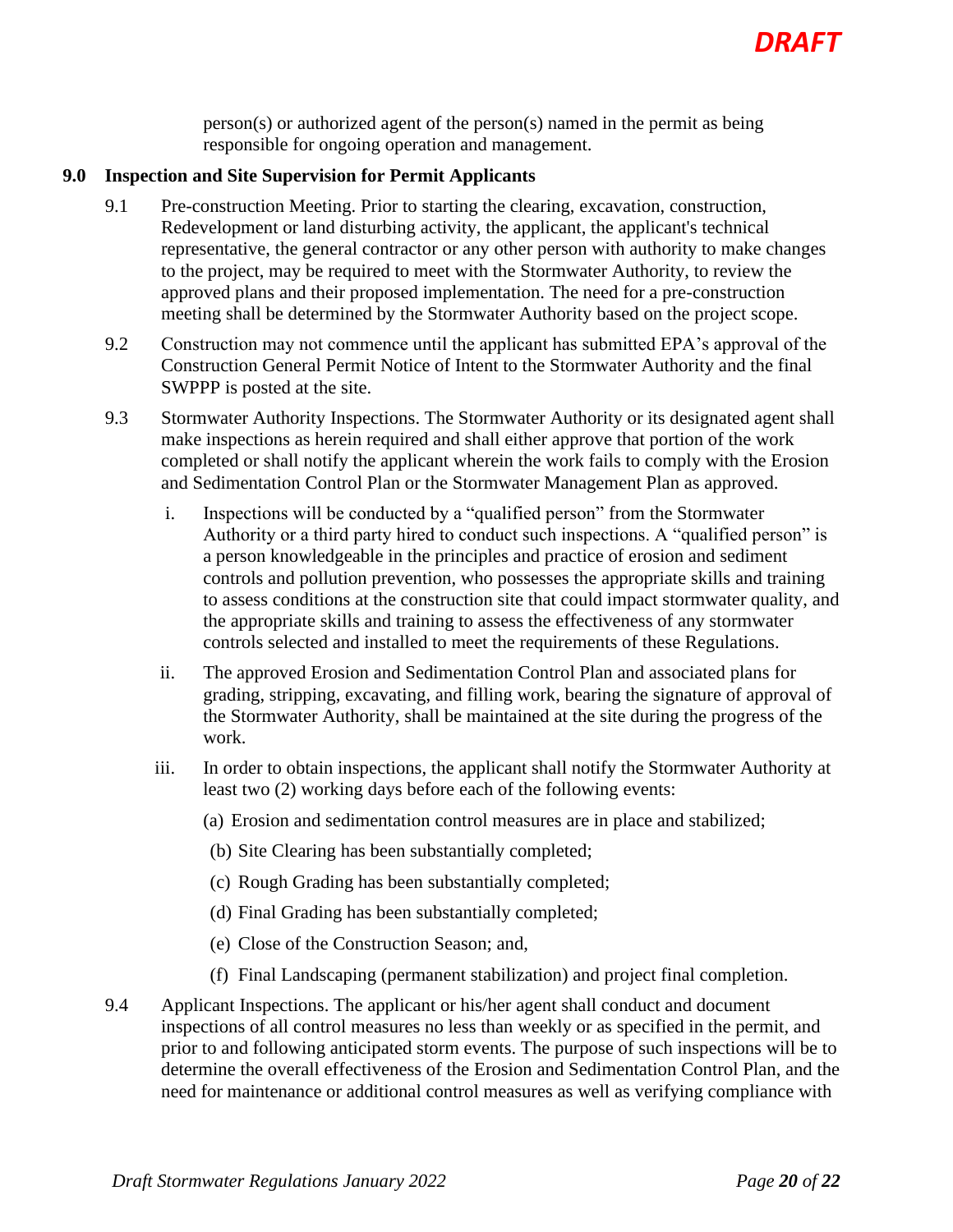the Stormwater Management Plan. The applicant or his/her agent shall submit monthly reports to the Stormwater Authority or designated agent in a format approved by the Stormwater Authority.

#### <span id="page-20-0"></span>**10.0 Surety for Projects Requiring Permits**

- 10.1 Pursuant to G.L. c. 44, § 53G½, if the Stormwater Authority requires that a Permittee post a cash bond to secure the performance of its obligations under a Land Disturbance Permit, the Stormwater Authority shall specify the amount of such cash bond based on an estimate of the cost to perform such obligations. Before commencing construction, the Permittee shall deposit such sum with the Town Treasurer. The Town Treasurer shall deposit such sum in a special account in the municipal treasury and shall be kept separate and apart from all other monies. Any interest earned on the account shall be added to the funds in the account.
- 10.2 At the time that the cash bond is deposited, the Permittee shall also submit to the Stormwater Authority an authorization signed by all Property owners for the Stormwater Authority or any Town employee or agent authorized by the Stormwater Authority to enter onto the property, after providing written notice as set forth below, to complete any requirements of the Land Disturbance Permit.
- 10.3 Upon fulfillment of all requirements of the Land Disturbance Permit (except those that survive the submission of the as-built plan) and submission of the as-built plan to the Stormwater Authority, the Permittee may submit a written request to the Stormwater Authority for return of the cash bond.
- 10.4 The Stormwater Authority shall review such written request and shall make a determination as to whether all requirements of the Land Disturbance Permit (except those that survive the submission of the as-built plan) have been met. If so, the Stormwater Authority shall authorize the Treasurer to return the cash bond, plus any interest earned, to the Permittee. If the Stormwater Authority determines that any requirements of the Land Disturbance Permit have not been met, the Stormwater Authority may authorize the expenditure of all or a portion of the cash bond to complete such requirements. The Stormwater Authority shall return to the Permittee any portion of the special account monies that remain after completion of all requirements.
- 10.5 The Stormwater Authority may, in its sole discretion, release a portion of a cash bond upon written request by the Permittee after partial completion of a phased project.
- 10.6 If, at any time after issuance of a Land Disturbance Permit, the Stormwater Authority determines that the Permittee has not timely completed requirements of the Land Disturbance Permit, it may issue a written order to the Permittee to complete specified requirements by a specified deadline. The Stormwater Authority shall provide a copy of such written order to the Property owner(s). If the Permittee does not complete such requirements by the deadline, the Stormwater Authority or any Town employee or agent authorized by the Stormwater Authority may enter onto the Property to complete such requirements. The Stormwater Authority may authorize the expenditure of all or a portion of the cash bond to perform this work.